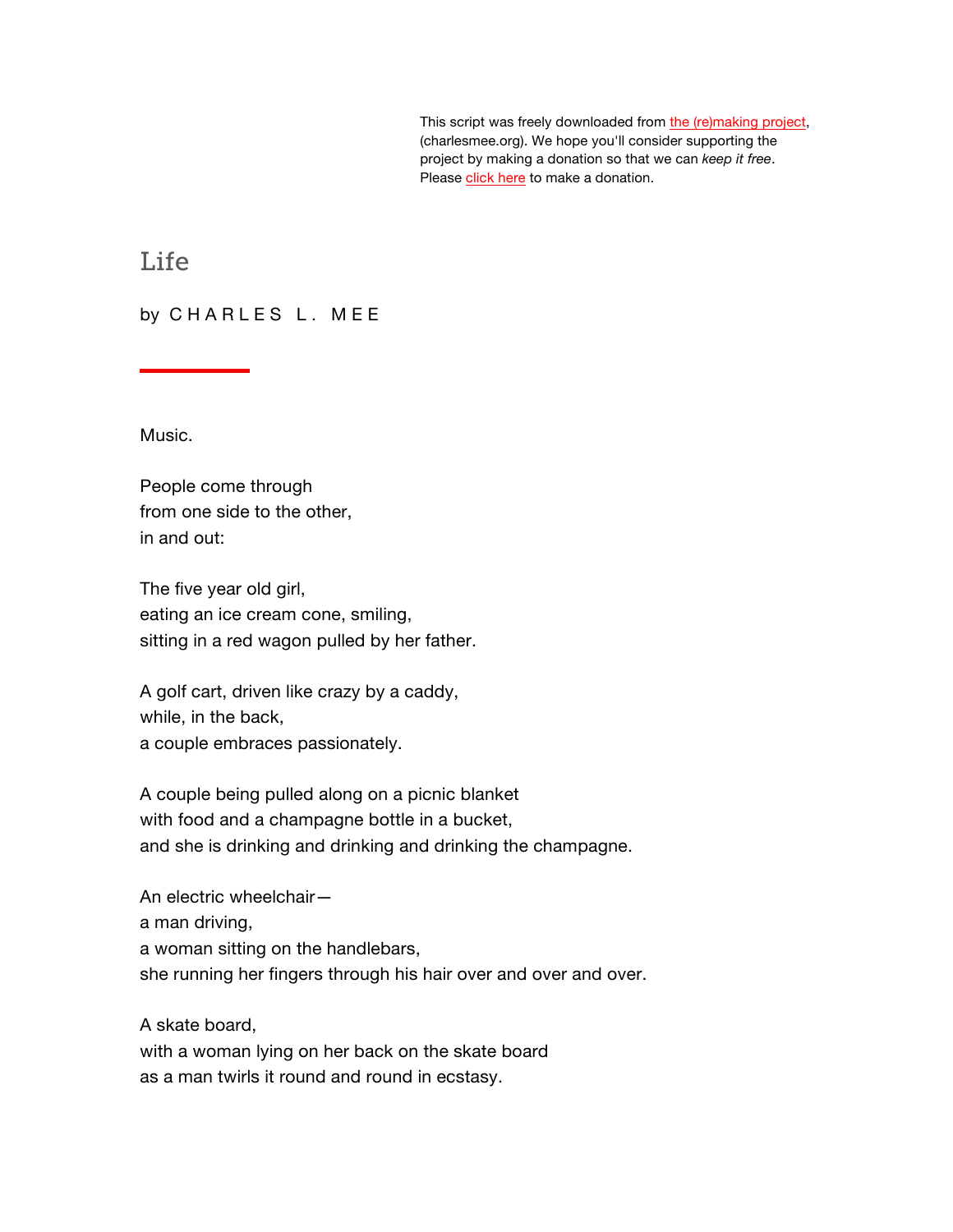A silk sheet, with silk pillows, she lying back in her lingerie he taking photos of her.

A homeless guy with cart of stuff.

A man and woman on a bicycle built for two one peddles while the other eats pizza.

As many of these vignettes as there are vehicles with wheels.

The first Greek prologue rushes out in a panic, knowing he is late, arranging his white gown, and delivers a prologue:

#### PROLOGUE

I'm sorry I'm late I was meant to be here before anyone else. I'm the prologue. In my day, we always had a prologue so that everyone would know what the evening was going to be what everyone was about to see and what it would mean so everyone wouldn't feel lost and hopeless and pointless and wondering what they were doing here this evening. And so we are doing this again even though, in our time, it's no longer actually possible for a prologue to say what something actually means. Because, as you are about to see, the world contains many many one might even say millions of amazing individual human beings living in a world of absolute meaninglessness. I mean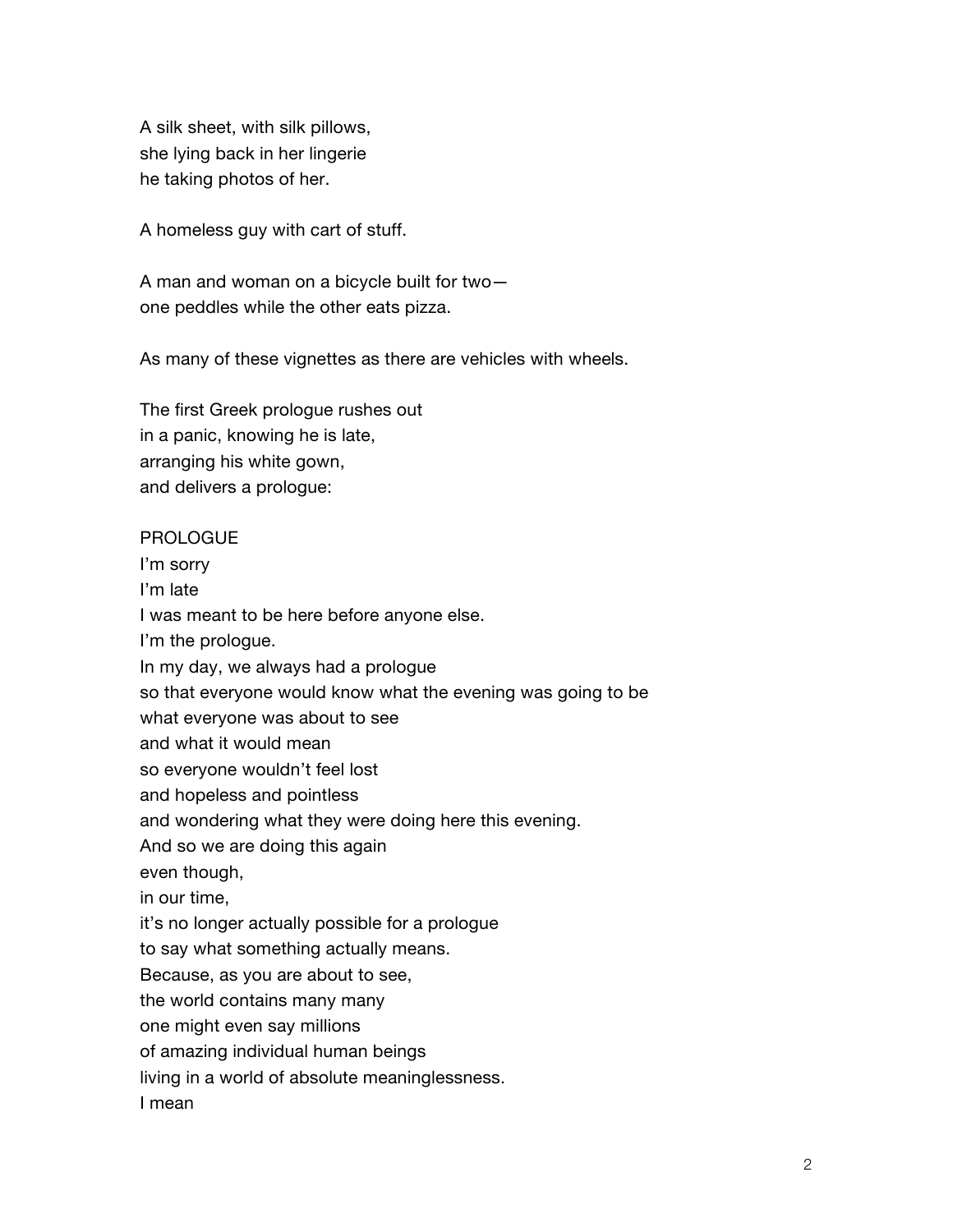no one pretends they can say any more what anything means. I mean philosophers don't pretend they can say that. Neurophysiologists, biologists, brain experts they all know they don't understand anything. Playwrights will often tell you what everything means because they don't know any better. They think it is possible to say what everything means because they don't know anything except how to put together a narrative story with a beginning and a middle and an end cause and effect cause and effect cause and effect but they don't waste their time reading philosophy or science and so they think they know what their shows mean. They even think their shows will tell an audience what to think about their lives about the world about society and politics and everything. And it will, but it will be umm it will be uh, you know. It might even be that Nietzsche turns out to have been right when he said people make up stories to hide from themselves the fact that beneath their feet lies an abyss of utter meaninglessness.

[The second prologue came rushing in toward the end of the first prologue's speech, pulling together his toga and brushing his hair with his fingers.]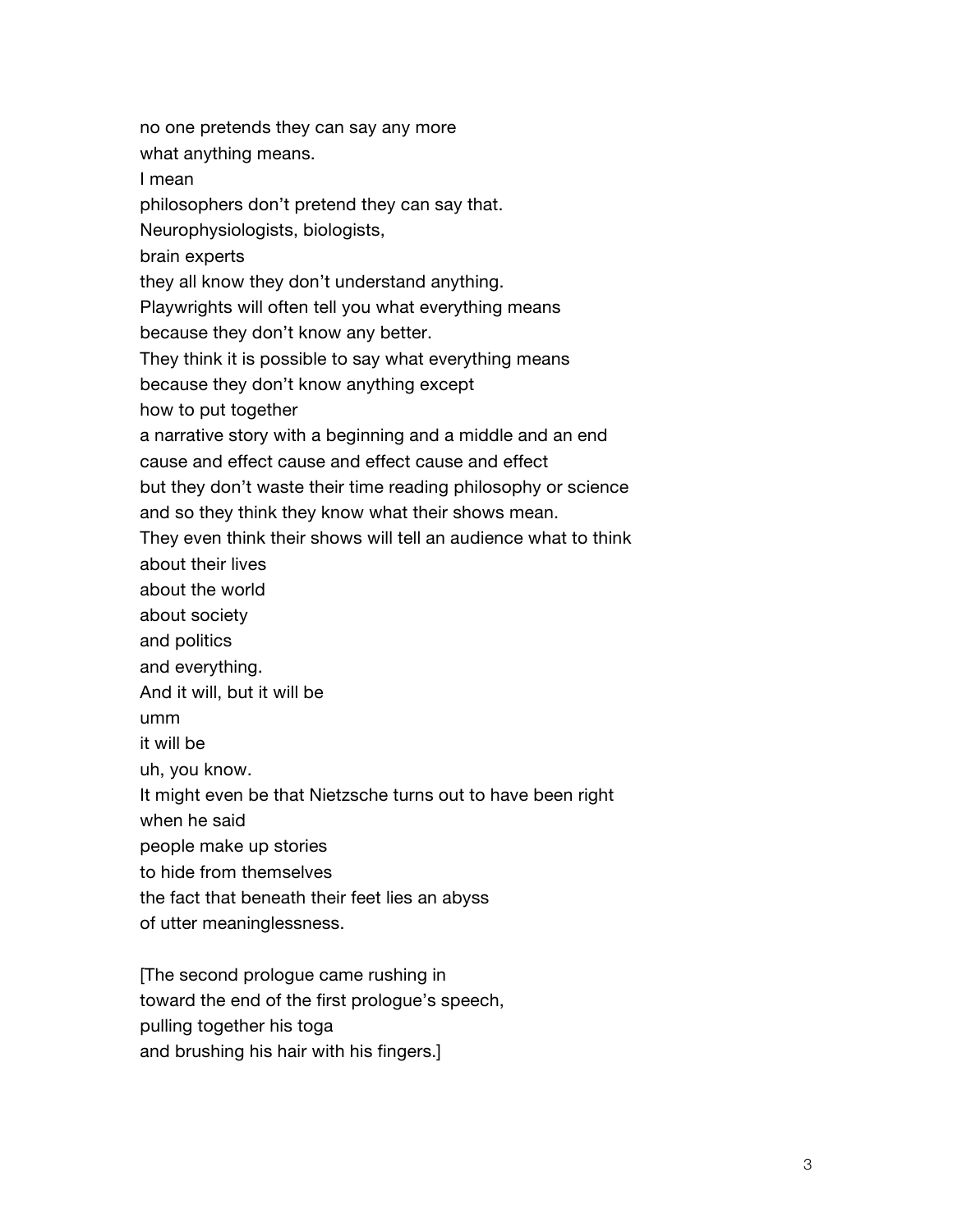### SECOND PROLOGUE

Well, I think what we can say now more than that is that everyone meaningless or not is a work of art. And therefore an extraordinary fantastic creature.

### FIRST PROLOGUE

A work of art you mean something that someone else made? Or a self portrait?

#### SECOND PROLOGUE

Self-made. Of course, tremendously influenced in its making by the times in which it was made and the culture and so forth so yes, influenced, it almost might be said partly made by some someone else's and, of course, people look different from one century to the next because there is history and things changing and the ever-changing culture so when we look at a self-made work of art we can see it is from the twentieth century or the twenty-first century and that will definitely affect our understanding of who we are looking at and how the looked at person has composed himself to be looked at.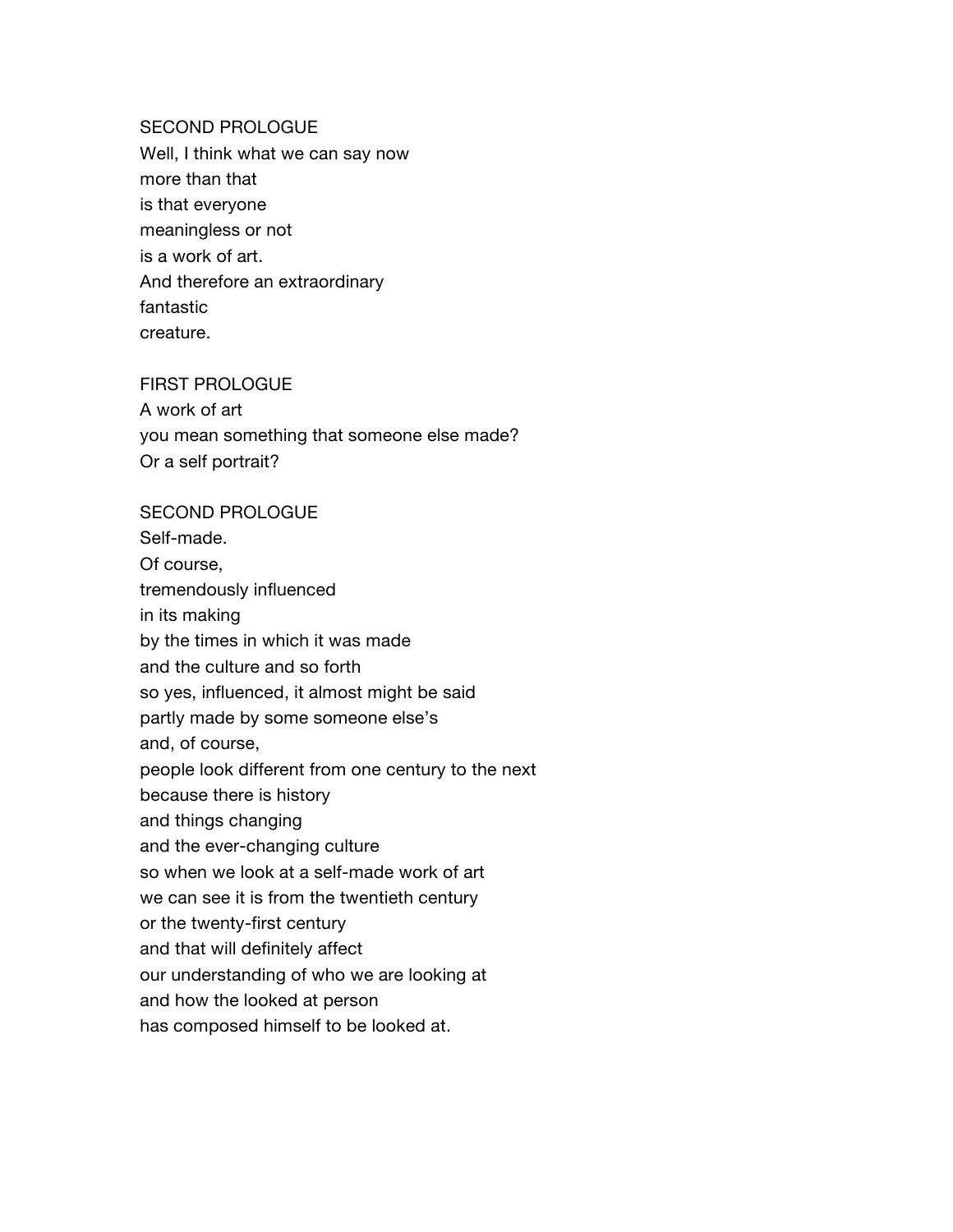[The third prologue has entered, fixing his toga and his hair as he entered.]

### THIRD PROLOGUE

I'm sorry I'm late.

I was meant to be the prologue this evening.

We have different prologues on different evenings,

and this was my evening

and I gather that

because I'm late

you've been told things that just aren't true.

The thing is

ultimately

the ultimate true prologue is that

human beings are not able to understand

their lives or the world

or anything at all.

We are able to experience life

but not to understand it.

That's it for us:

we experience life,

we don't understand it.

FIRST PROLOGUE

I don't think people are going to like that.

#### SECOND PROLOGUE

They want a story that makes everything cohere or an explanation if it doesn't come together but in any case some understanding of what it's all about not just a bunch of random bla bla bla

# THIRD PROLOGUE You know it may be that they will just have to figure it out for themselves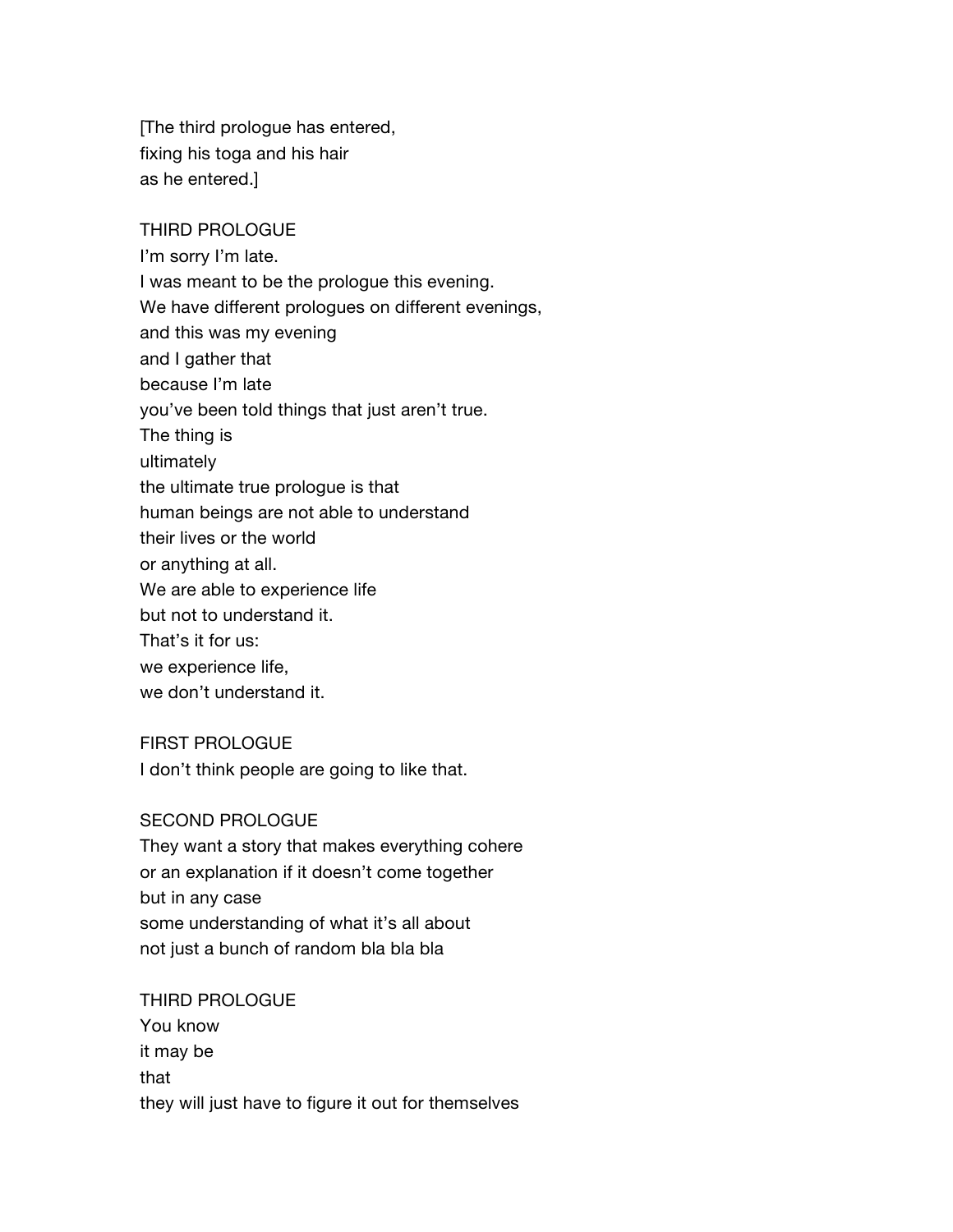although, of course, like life itself I suppose that's not a possibility but rather everyone will need to content themselves not with understanding but simply with the experience whatever or else if that's not acceptable to them then they can leave they can go out and have a cup of coffee and a snack and then come back whenever they want or else they can just leave if they would like to.

SECOND PROLOGUE

no, if they just leave they will feel bad in retrospect it would feel to them like suicide

[The first and third prologues throw up their hands.

Angelica enters. Looking hesitant. She steps forward. Takes out a razor blade. and starts cutting herself, her forearms, upper arms, neck, thighs as she speaks:]

ANGELICA I was hoping for a point. I was hoping for some help with my life.

But

so

now I see

and so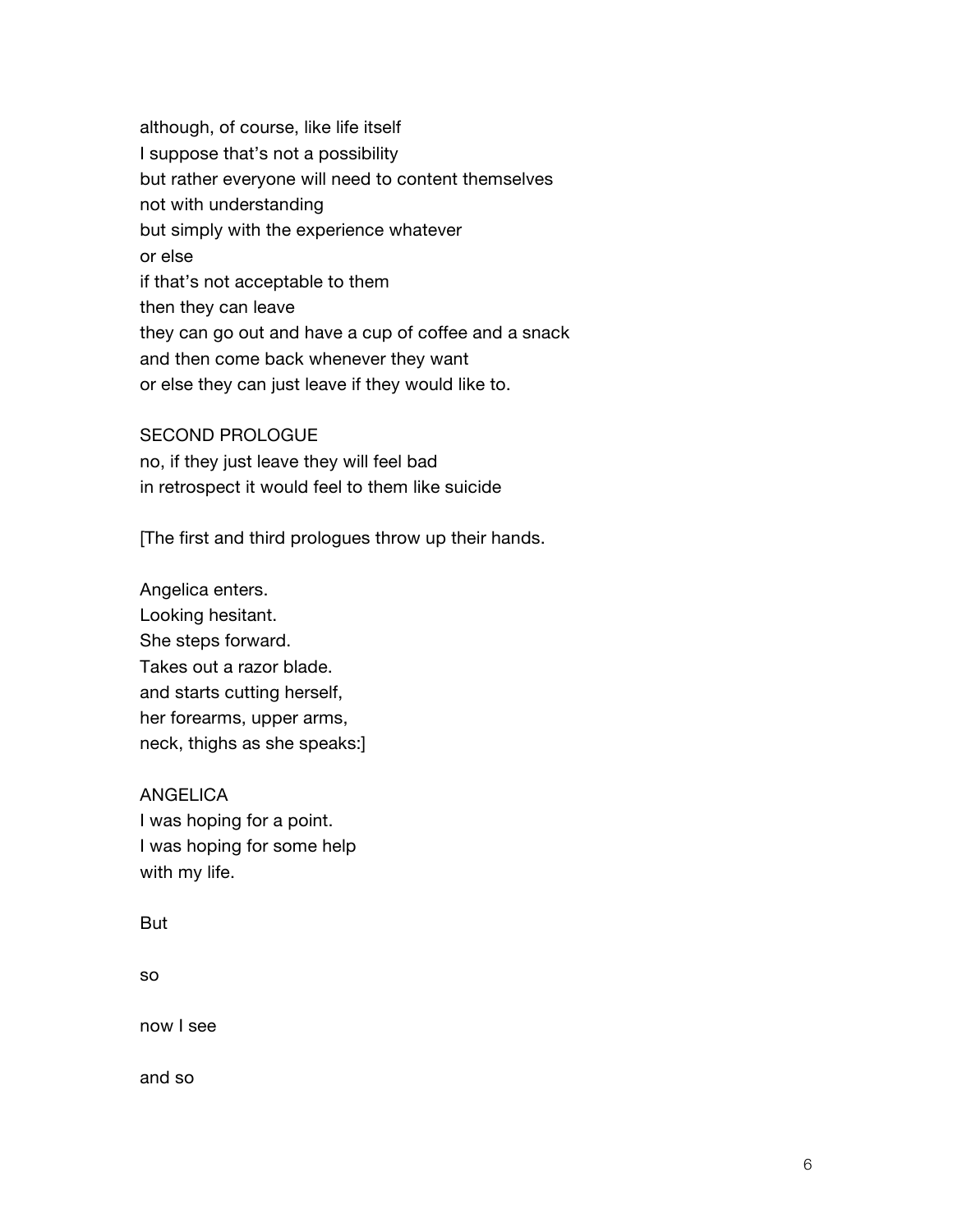[a couple of the prologues gently and sympathetically put their arms around her and help her to exit followed by the third prologue.

And now a group enters, one at a time, and in pairs and trios, taking positions where they stand looking a little nervous and uncertain, not quite sure where they are supposed to be standing, and then watching the others come in.

A naked guy, painted red, with a white face, red lips black all around the eyes red and black streaks on his face

A guy with a cubist face and body

The steel head of a bulldog rusted and black and brown

A woman, her face painted with blotches of crimson and green and blue

Rodin's naked thinker

A Lichtenstein cartoon drawn face

A light blue octopus with a sweet, sleepy woman's face

Sunbathers—as many as budget allows

THEY SING THEY SING THEY SING THEY SING THEY SING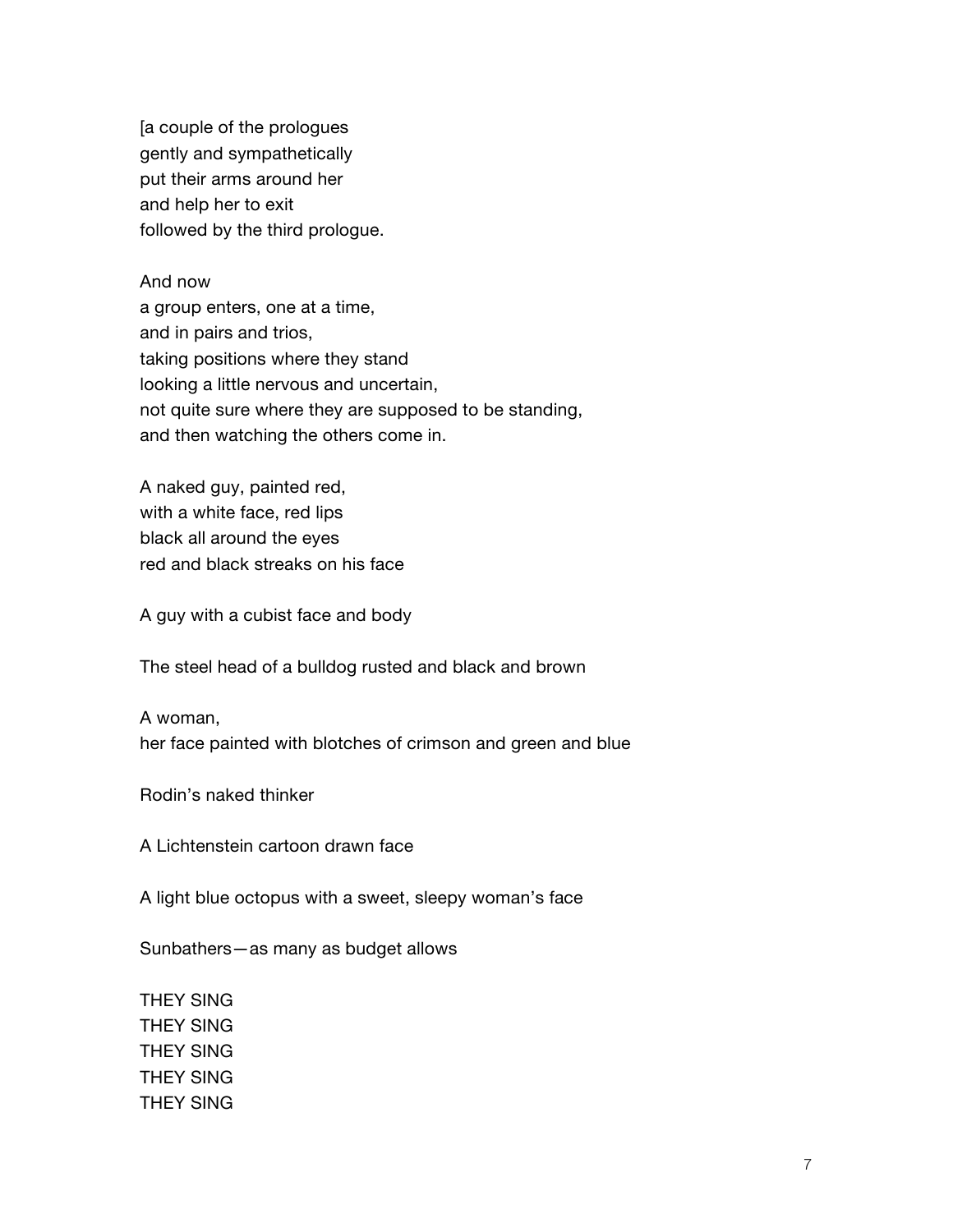# THEY SING THEY SING THEY SING THEY SING THEY SING THEY SING THEY SING THEY SING THEY SING THEY SING THEY SING THEY SING THEY SING

as they sing it may be that one of them just for the sheer pleasure of it dances

and, after the song, a number of couples sit at café tables having cups of tea.

### So,

like this:

Tom and Edna are a couple at one table Harriet and Millicent are a couple at another table Henry is alone at a table talking on his cell phone to someone George is alone, with earphones, skyping with someone (or else George is just talking to the air)

## TOM

To me if I wanted to have a happy life I would just want to have a life with you.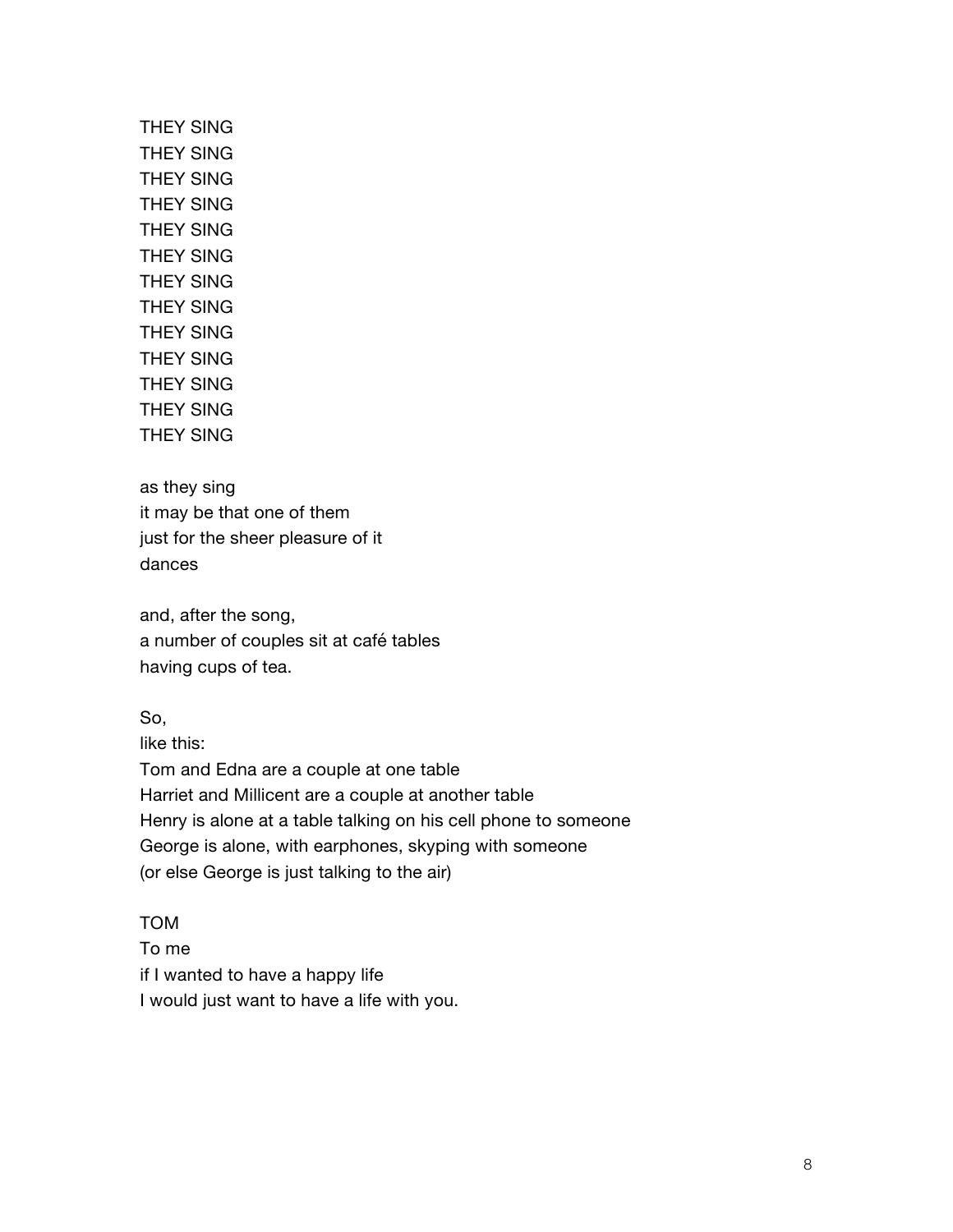EDNA What do you mean? IF you wanted a happy life. You mean you don't want a happy life?

TOM I do want a happy life. Yes, I do. Would you live your life with me?

### EDNA

Yes. I would love to. I love you.

## TOM

I love you.

### EDNA

Do you think we can be together our entire lives? Or things will change? You will change? Your feelings will change?

### TOM

The way I feel feels more certain that any other way I've ever felt about anyone or anything it feels forever. I've never been more sure of anything. I feel it so solidly within my whole self. I love you.

### EDNA

I want to live with you forever.

HARRIET [speaking to George] I know how I feel. This is how I feel.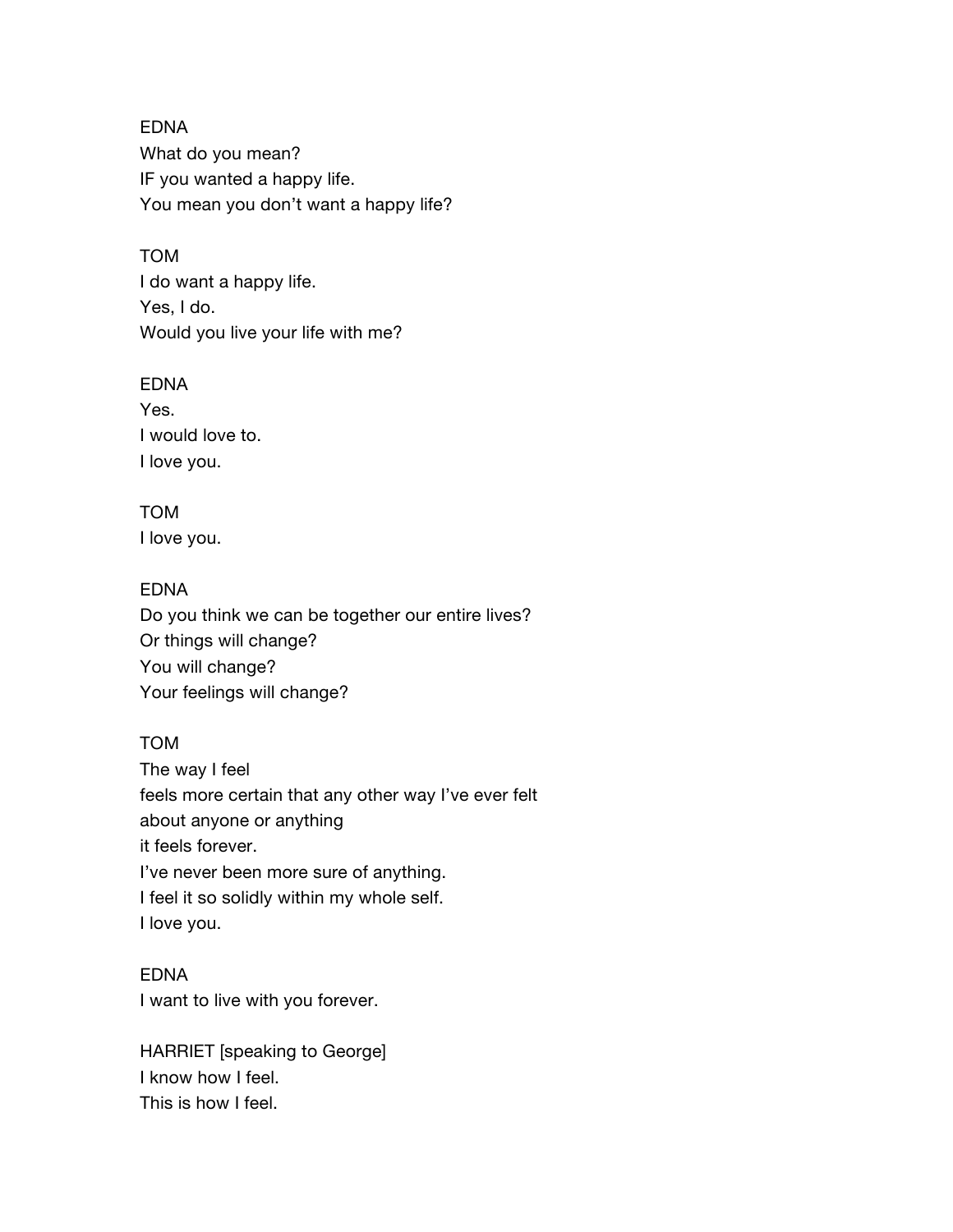GEORGE And this is how I feel, too.

**HARRIET** And you can count on it forever you can depend on it so it will bring you total peace.

MILLICENT Could we be considered a couple? And tell people when we introduce ourselves that we are a couple?

TOM It could be.

**HENRY** Or not. If you prefer not.

MILLICENT I would like it. Because I love you and just because of that but also just as a secondary benefit it would make me feel so secure.

TOM This is a feeling we like.

EDNA Nothing better.

**GEORGE** Security is such a rare thing these days. I don't understand it.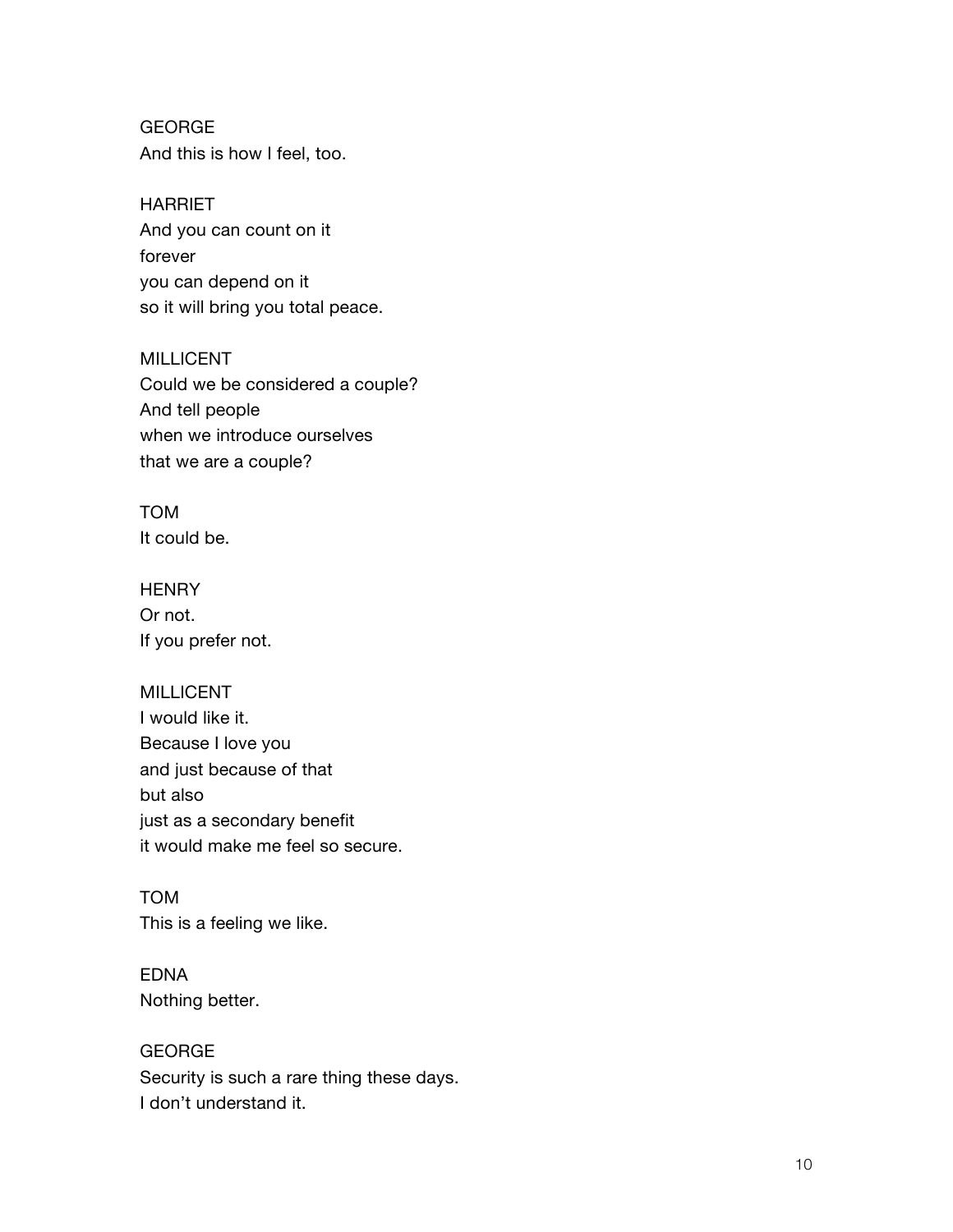It feels so good so warm so eternal.

### HARRIET

You would think it would be something everyone would hold on to rather than just have a fling have another fling marry again and again feeling always on the edge of the cliff anxious and thinking it could all pass away at any moment.

#### EDNA

And that's why when I say I love you I want you to know you can count on it forever so we both feel secure in our lives at peace centered relaxed warm comfortable at ease happy.

When you think how we used to live in the ocean,

in the salt water,

and you think

we don't live there any more:

really we just took the ocean with us

when we came on land.

You know, the womb is an ocean really,

babies begin in an ocean

and human blood has the same concentration of salt as seawater, and no matter where we are,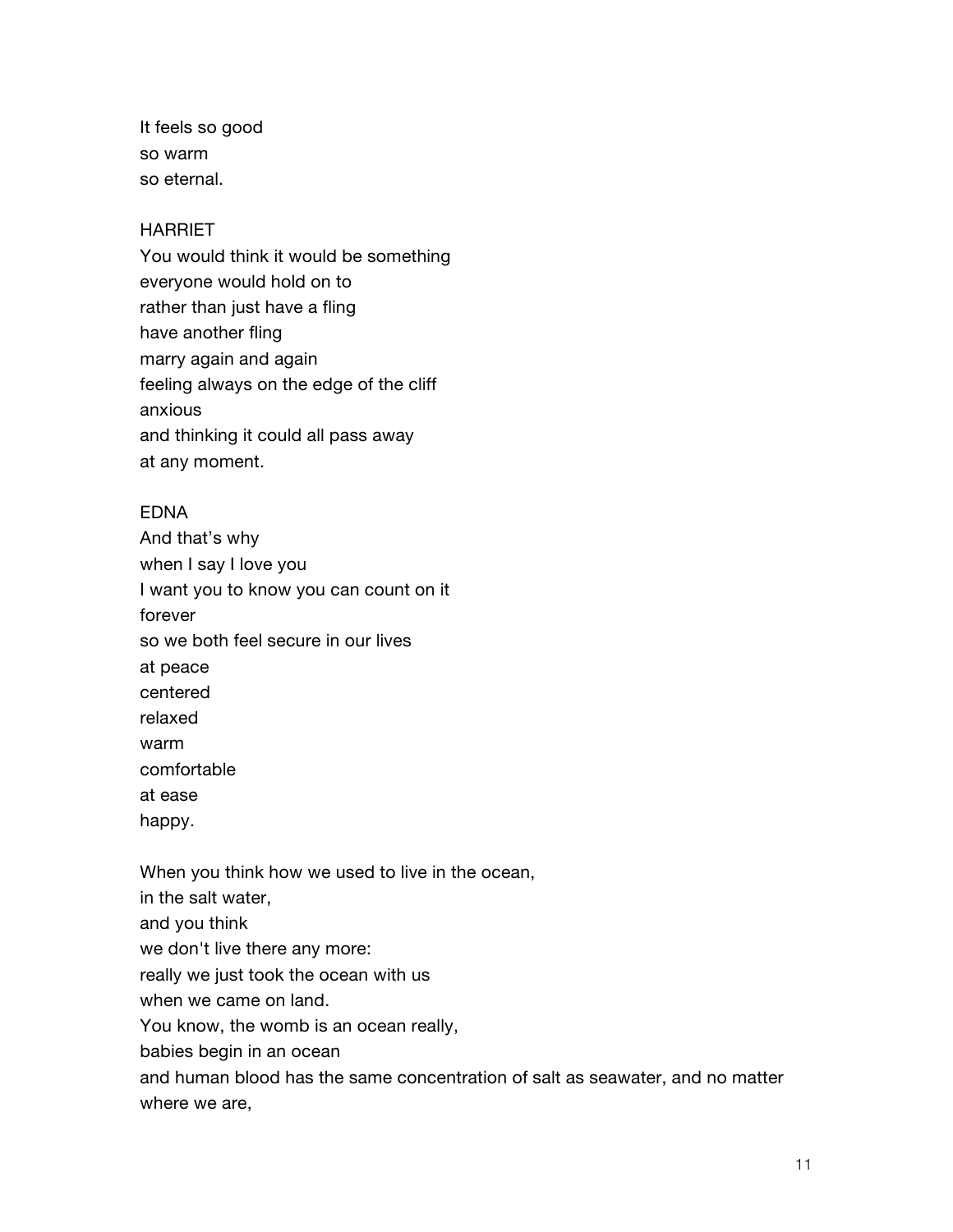on top of a mountain or in the middle of a desert, when we cry or sweat, we cry or sweat seawater.

In the beginning, all human beings were half human and half animals, like the ichthyocentaur, which was half fish and half centaur. They were human down to the waist, they were dolphins from the waist down, and they had the feet of horses or lions. They were related to sea horses.

### And so

for your diet you shouldn't forget seaweed nori, digitata, kelp, bladderwrack because the body should only take in foods that come from wet places

We need to replenish all those vitamins and minerals that come from the sea. This is why we recommend seaweed and not just as some people think for body wraps for your firming and toning seaweed facial but as they say what is good for the outside of your body is good for the inside, too because we are all sea creatures and we cannot thrive unless we embrace our oceanic selves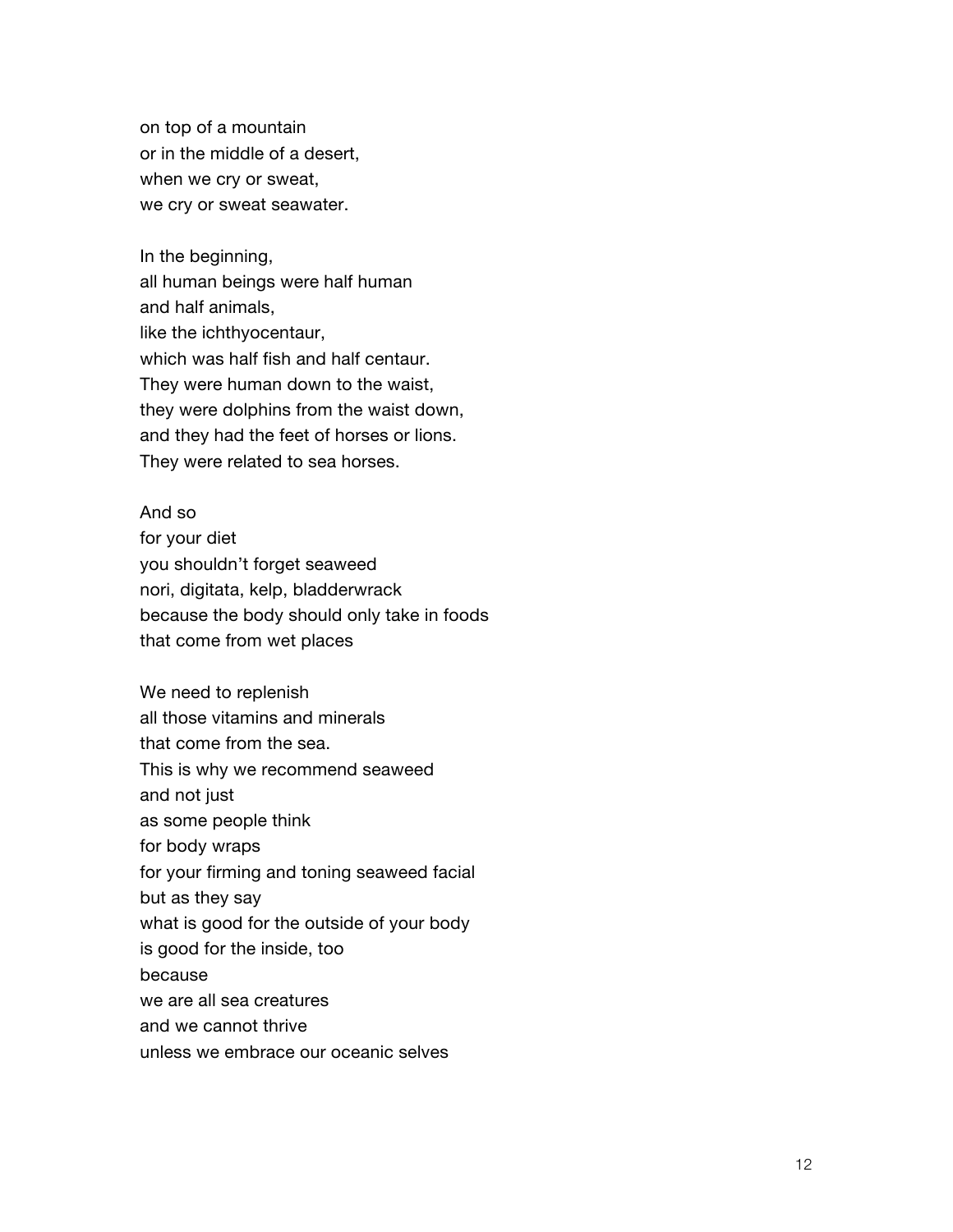and remember always to have an oceanic diet.

[Tom, who went out a few moments ago, returns with a piece of installation art.]

TOM I've brought you something.

EDNA Oh. What is that?

TOM It's a tree stump.

EDNA

Oh. Yes.

[A decayed rotting beautiful tree stump from the middle of the woods on a little red wagon.

And now more installation art pieces are brought in by the other actors

**HENRY** I have something. For you to enjoy.

[an artist's easel with a rectangular frame on it and an old filthy gray T-shirt covering the frame and hanging down on one side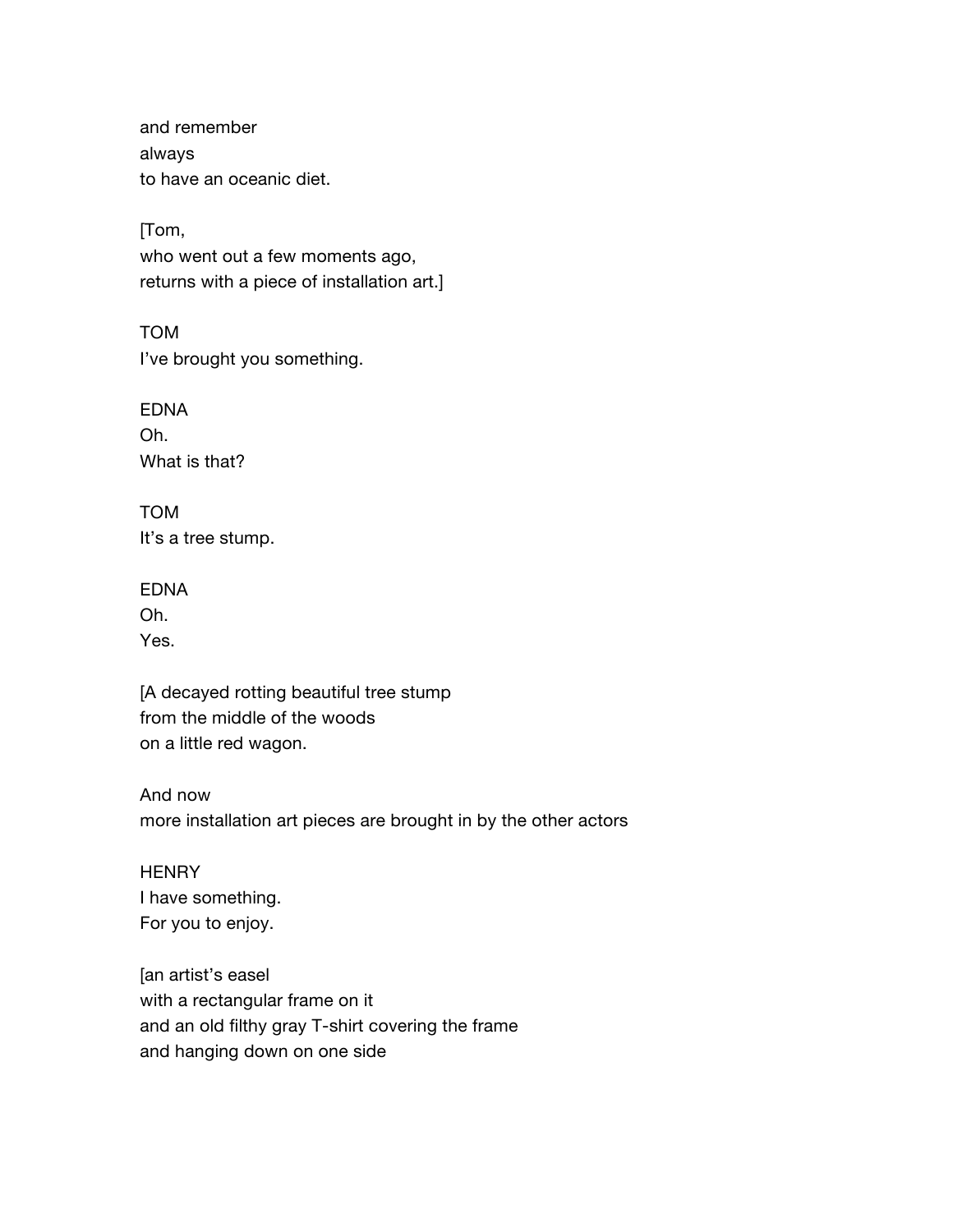with some random messy painting on one corner of the T-shirt and a skateboard fastened to the front of the T-shirt with a Coca Cola sign fastened to the skateboard]

### GEORGE

I'm putting this here.

[a statue of an upside down elephant, not standing on his head, but standing on his extended trunk, his hind legs up in the air

and the other actors bring in other items but without needing to say anything

a three decker hamburger with tubes of paint instead of burger in the bun

a dress mannequin on a stand with wheels and hanging from the sides a pitchfork and a big cane harvesting knife

a white pig covered in tattoos

5 foot tall upright silver thumb

the bust of a guy with a hundred toy cars glued to his head

brown metal ammunition boxes

a detour sign for a chest

two dozen fabulous socks

All the actors but one leave

and the actor who remains has a dialogue with one of the installation art pieces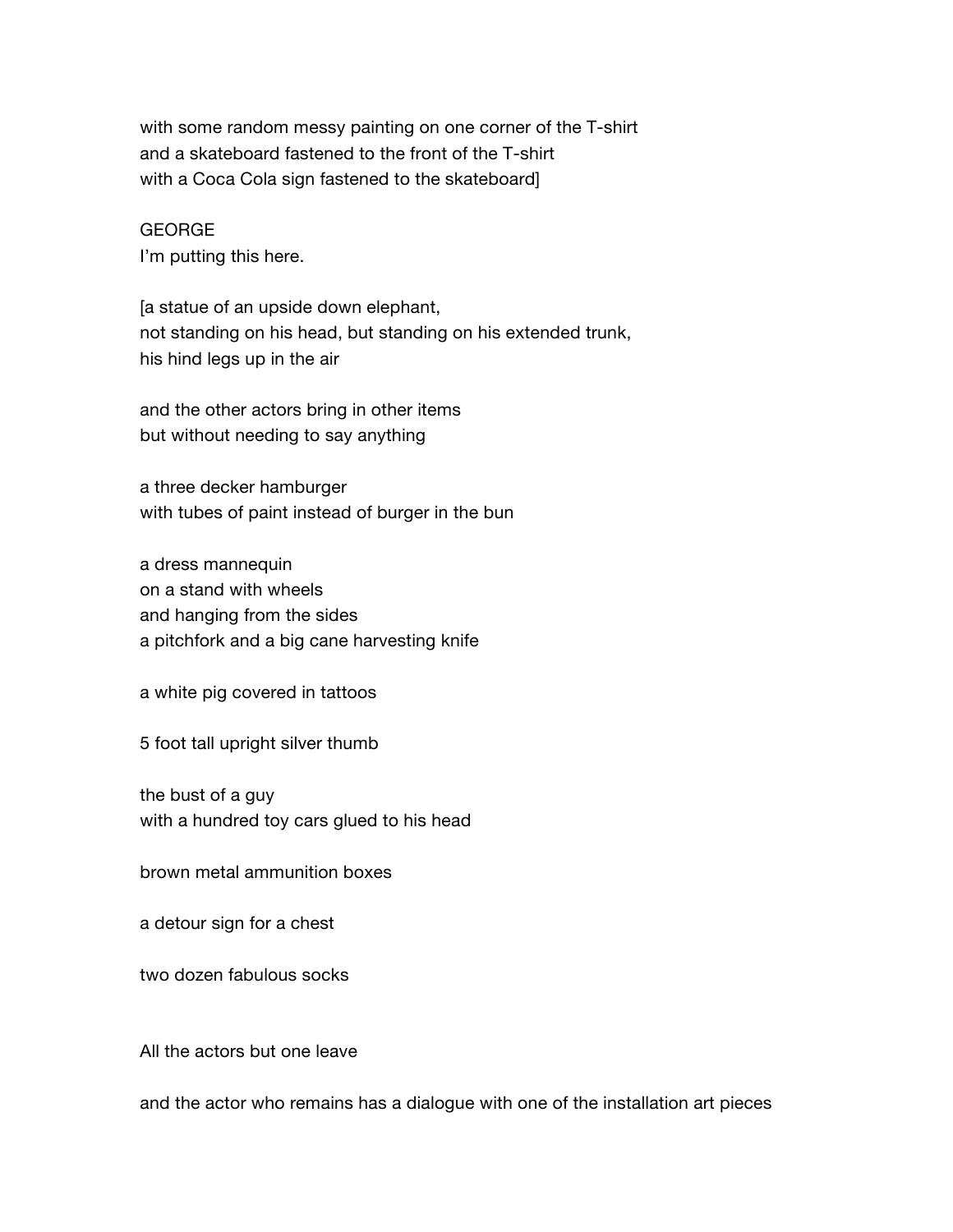INSTALLATION PIECE You're just going to leave us here?

ACTOR I thought so. It's a nice place.

INSTALLATION PIECE But just to be here, for no reason at all.

## ACTOR

Well, for the reason of being somewhere. You'd rather be somewhere than nowhere.

INSTALLATION PIECE Right. Even though we have nothing to do.

ACTOR Except to BE.

INSTALLATION PIECE To be. Right. Is this a philosophical discussion?

### ACTOR

What would you rather have?

INSTALLATION PIECE I'd rather have lunch.

ACTOR What do you eat?

INSTALLATION PIECE I eat anything.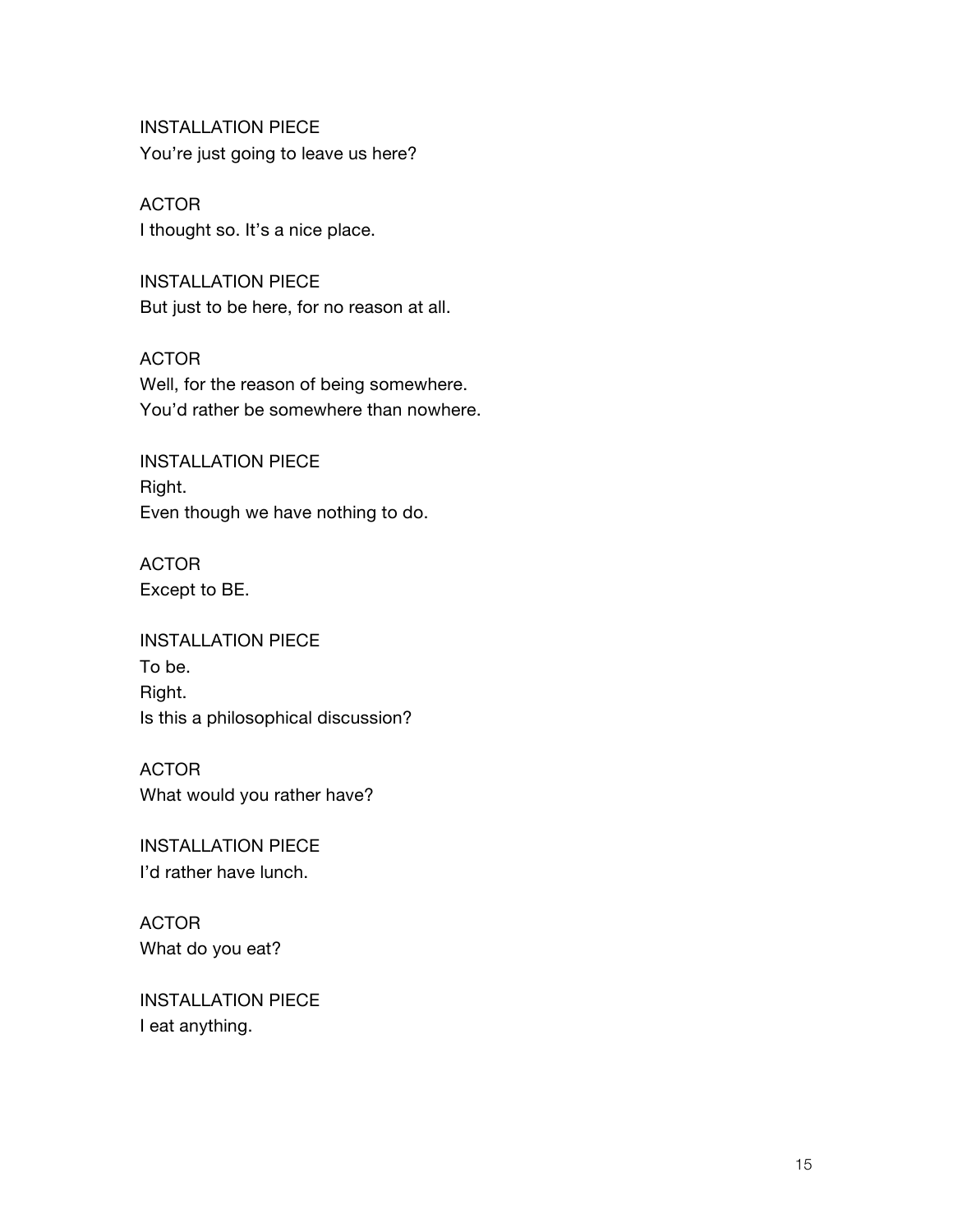ACTOR Here. Here's a protein bar.

INSTALLATION PIECE Thanks!

ACTOR OK!

INSTALLATION PIECE What is the point?

ACTOR

Of?

INSTALLATION PIECE

Of life. I mean what is the point? And is there life on other planets? And so when we die in a trillion trillion years some other planet will be the center of the universe and those life forms aren't people with arms and legs but rather fish or vegetables that move around like octopuses and what is the point for them? just to enjoy the moment? or the few years they have and that's it no worry about the point of life or the goal or the meaning or the job but just existence for a while and then disappearance with everyone saying well, but that's a planet that can't support any life form anyway.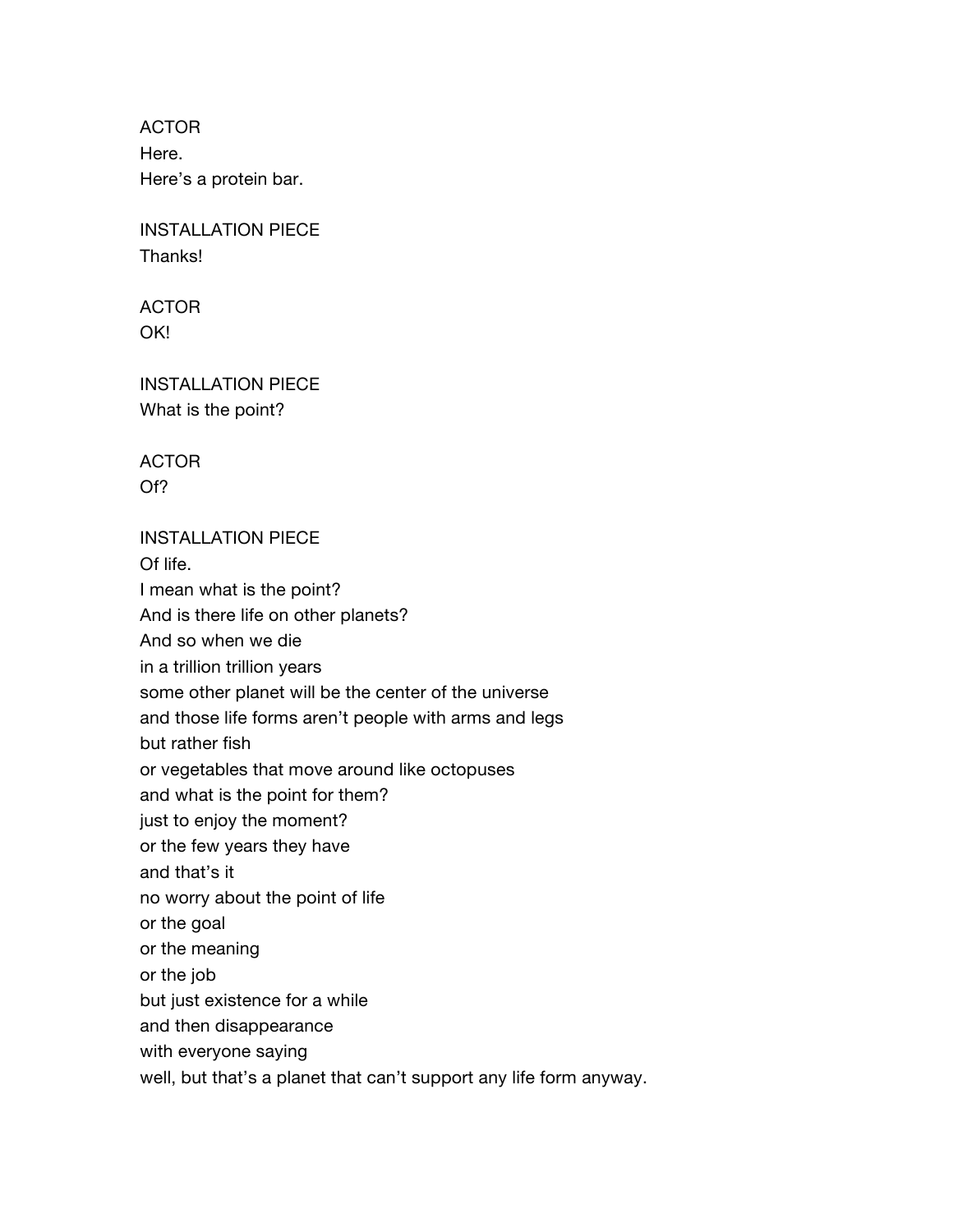Silence.

ACTOR Right.

Another moment's silence, and then the actor turns and leaves.

SECOND INSTALLATION PIECE I wasn't hoping just to be left behind. What I had in mind was an active life.

THIRD INSTALLATION PIECE Sure.

SECOND INSTALLATION PIECE But that's not how it's turned out.

FOURTH INSTALLATION PIECE I understand.

a urinal brought in by a half dozen of the actors

INSTALLATION PIECE Omigod, it's the urinal!

URINAL Hi!

INSTALLATION PIECE Hello.

SECOND INSTALLATION PIECE Wow! The urinal! A celebrity!

THIRD INSTALLATION PIECE Right! I know!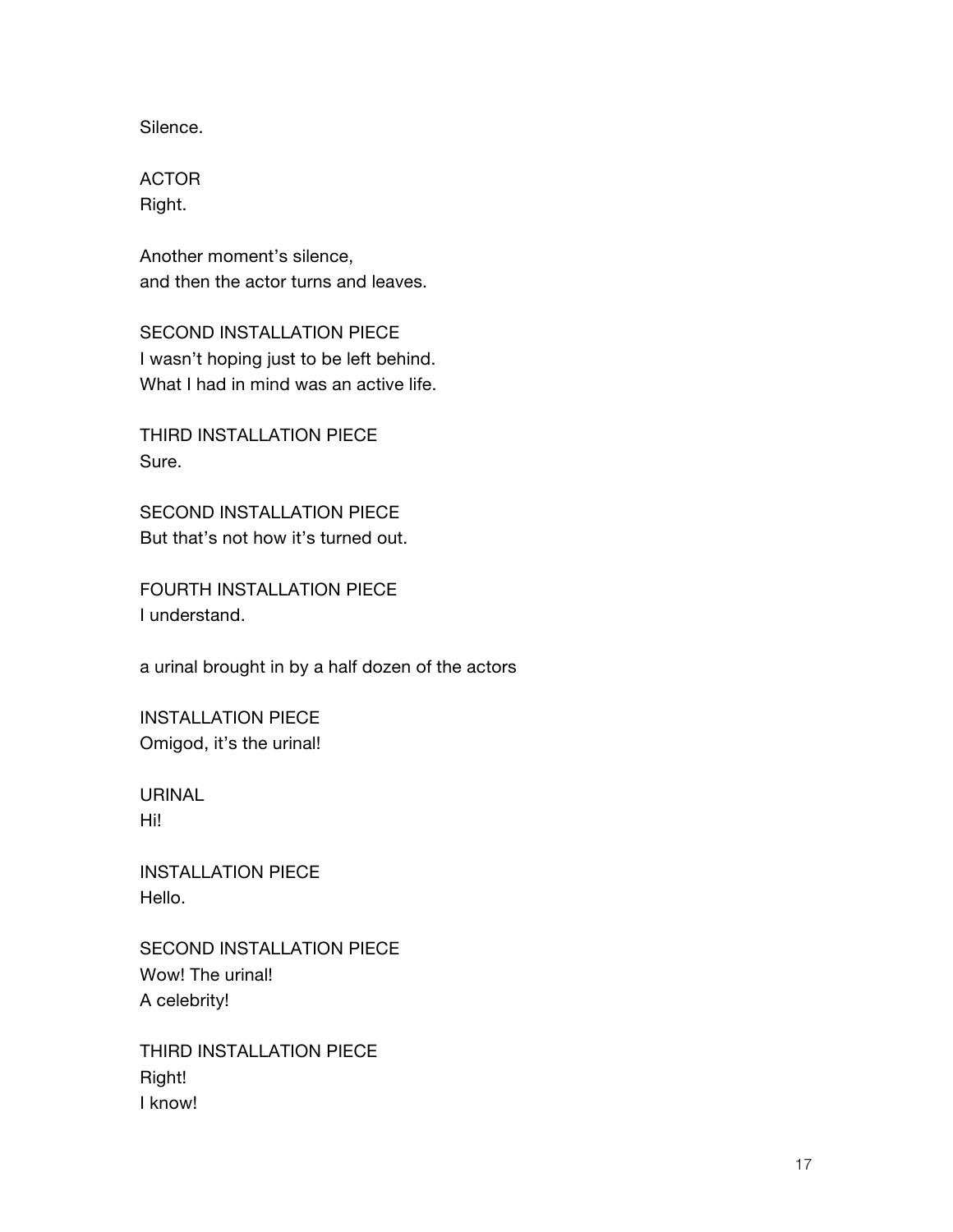SECOND INSTALLATION PIECE What are you doing here?

URINAL What are you doing here?

SECOND INSTALLATION PIECE I mean are you having an appearance? You're going to make a speech or something?

URINAL I'm just visiting friends.

SECOND INSTALLATION PIECE Wow. I've always wondered like what it's like to be a urinal. I mean not that I want to be pissed on. I mean I'm sorry I'm not meaning to make bad jokes about it or anything I mean I really always wondered after I heard about you what it was like to be a urinal a famous urinal.

URINAL Well. Sure. Well, you can imagine.

SECOND INSTALLATION PIECE Well no, not really actually.

[Some actors come back in to see the urinal

An Arcimboldo vegetable face guy

A Louis XIV woman in court dress

A Niki de Saint Phalle figure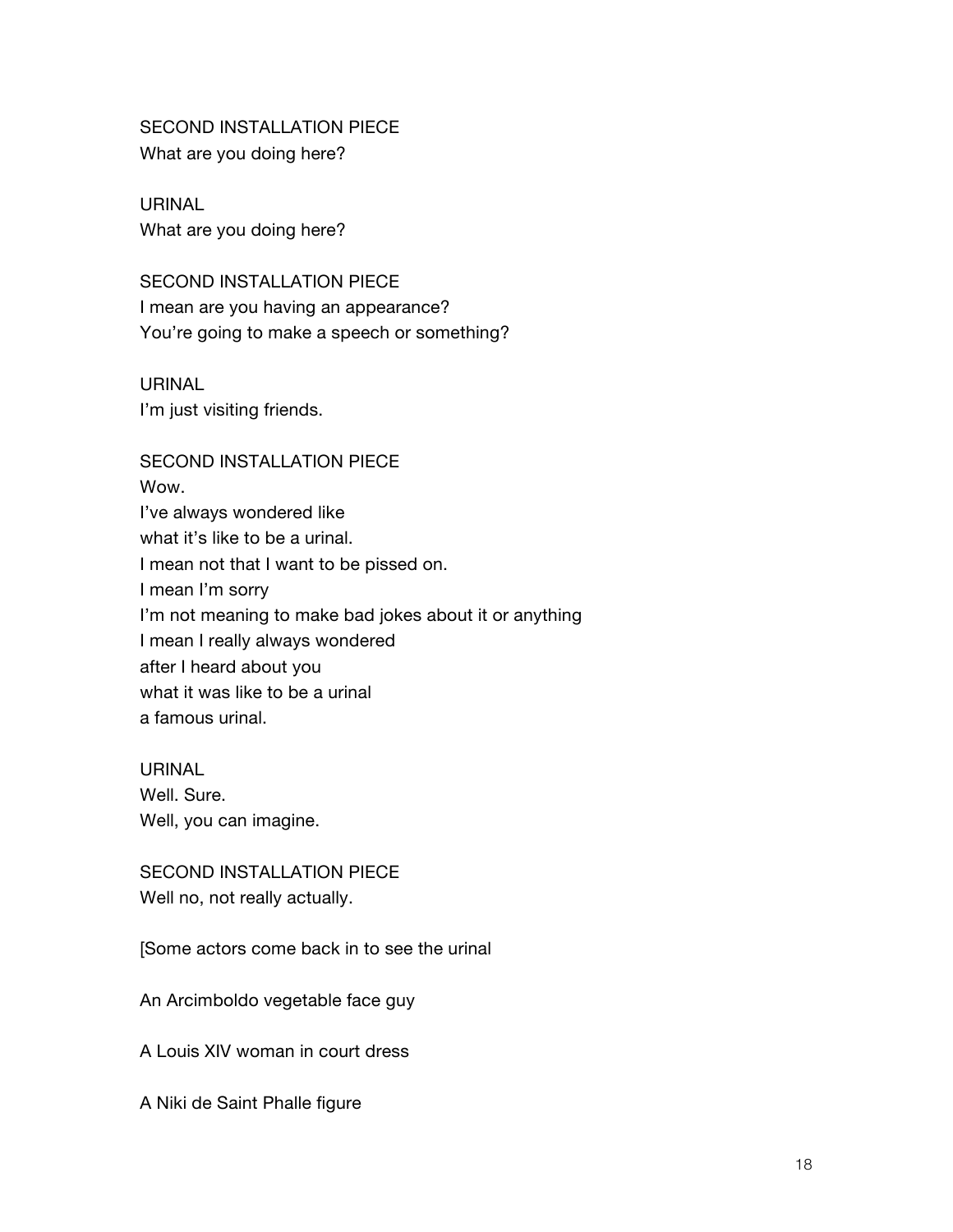A person looking like a gold clock from Versailles

A cubist head and face atop a plain suit

One of the prologues

FIRST INSTALLATION PIECE You know if no one else has anything in mind I have a poem I'd like to recite is that ok? I mean I don't want to take attention away from the urinal This was actually something I wanted to do even before he got here if that's ok with everyone.

SECOND INSTALLATION PIECE sure

FIRST INSTALLATION PIECE It's something in fact that I hope everyone will join in on if you like

SECOND INSTALLATION PIECE Sure.

That would be great.

FIRST INSTALLATION PIECE So, I'll start and you join in?

SECOND INSTALLATION PIECE Good.

[And, in fact, after the first installation piece begins, as the poem gets going the other installation pieces join in along with the actors.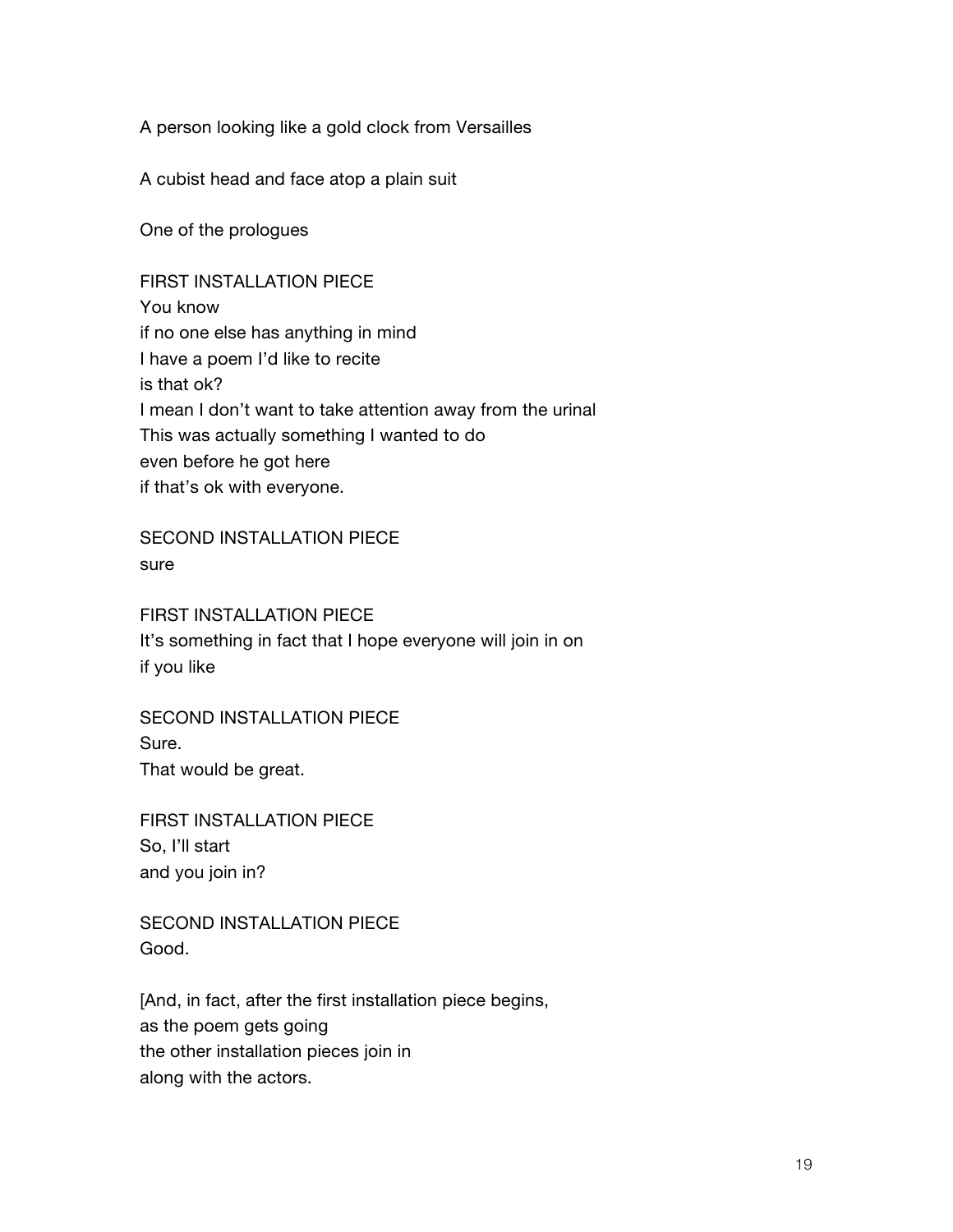They can recite it. Or they can sing it the way it has been sung. It is Kurt Schwitters' poem Ursonate.

And the urinal can take a solo in the middle.]

FIRST INSTALLATION PIECE UHNUHNUHNUHNUHNUHNUHNUHN UHNUHNUHN EEEEEEEEEEEE POOH-POOHPOOH-POOHRRRA slslsl

[the others can begin to join in now]

drrrrroomoom UHNUHNUHNUHN aaaaaaaaaatzeen UEEEE EE EE EE EE HAHAHAHAHAHAHA rrrrrrrrrrrrrrrrrrrrrrrrrrr

Rrumpfftilffto? Bee bee bee bee bee Zee zee zee zee zee

Pe pe pe pe pe Pii pii pii pii pii Poo poo poo poooo?

Grimm glimm gnimm bimbimm Grimm glimm gnimm bimbimm Grimm glimm gnimm bimbimm Grimm glimm gnimm bimbimm Grimm glimm gnimm bimbimm Grimm glimm gnimm bimbimm Grimm glimm gnimm bimbimm Grimm glimm gnimm bimbimm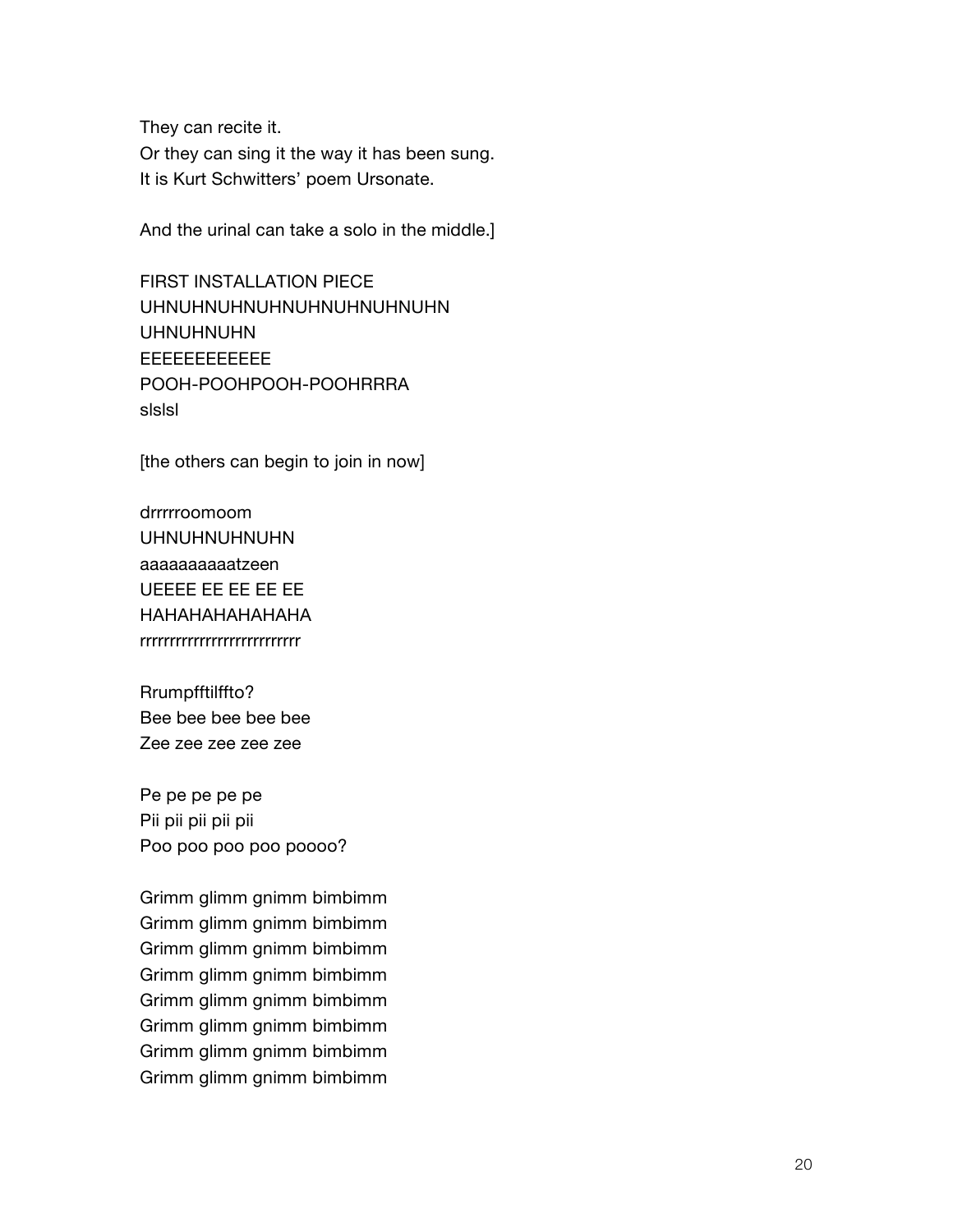Bumm bimbimm bamm bimbimm Bumm bimbimm bamm bimbimm Bumm bimbimm bamm bimbimm Bumm bimbimm bamm bimbimm

Grimm glimm gnimm bimbimm Grimm glimm gnimm bimbimm Grimm glimm gnimm bimbimm Grimm glimm gnimm bimbimm

Bumm bimbimm bamm bimbimm Bumm bimbimm bamm bimbimm Bumm bimbimm bamm bimbimm Bumm bimbimm bamm bimbimm

Bemm bemm Bemm bemm Bemm bemm Bemm bemm

Tilla loola luula loola Tilla luula loola luula Tilla loola luula loola Tilla luula loola luula

Tatta tatta tuiEe tuiiEe Tatta tatta tuiEe tuiiEe Tatta tatta tuiEe tuiiEe Tatta tatta tuiEe tuiiEe Tilla lalla tilla lalla Tilla lalla tilla lalla Tilla lalla tilla lalla Tilla lalla tilla lalla

Tuii tuii tuii tuii Tuii tuii tuii tuii Tee tee tee tee Tee tee tee tee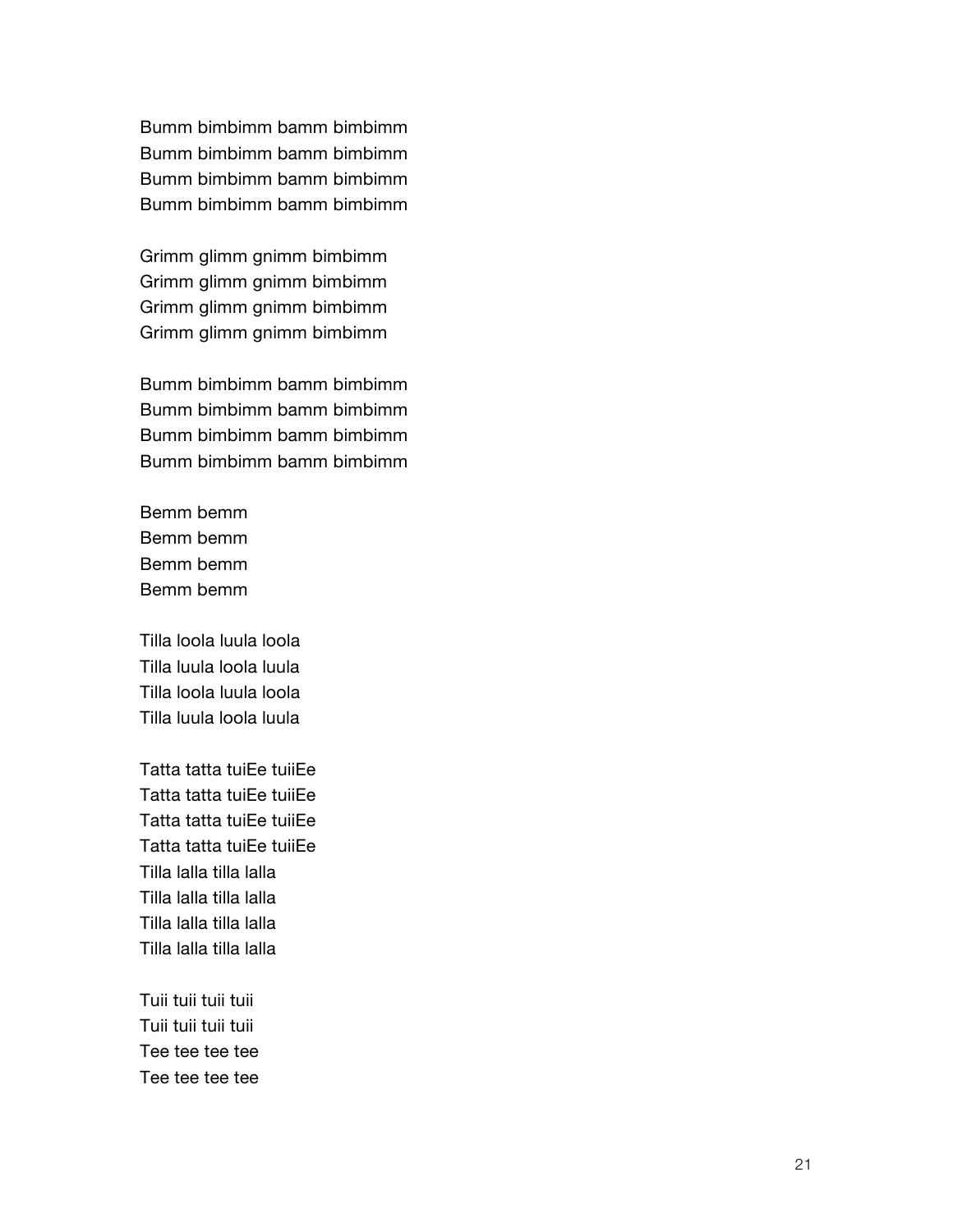Tuii tuii tuii tuii Tuii tuii tuii tuii Tee tee tee tee Tee tee tee tee

Tatta tatta tuiEe tuiiEe Tatta tatta tuiEe tuiiEe Tatta tatta tuiEe tuiiEe Tatta tatta tuiEe tuiiEe

Tilla lalla tilla lalla Tilla lalla tilla lalla Tilla lalla tilla lalla

Tuii tuii tuii tuii Tuii tuii tuii tuii Tee tee tee tee Tee tee tee tee

Ooo bee ooo bee Ooo bee ooo bee Ooo bee ooo bee Ooo bee ooo bee

and then come the dancers

A guy with a bird for a head (birdbrain?)

A guy with a board box for a body and a bag for a head

A guy wearing a garbage can upside down so his head is a yellow glass bowl in a hole in the bottom of the garbage can his shins and feet can be seen at bottom his arms come out the side and hold crutches or canes

A guy who has a huge eyeball for a head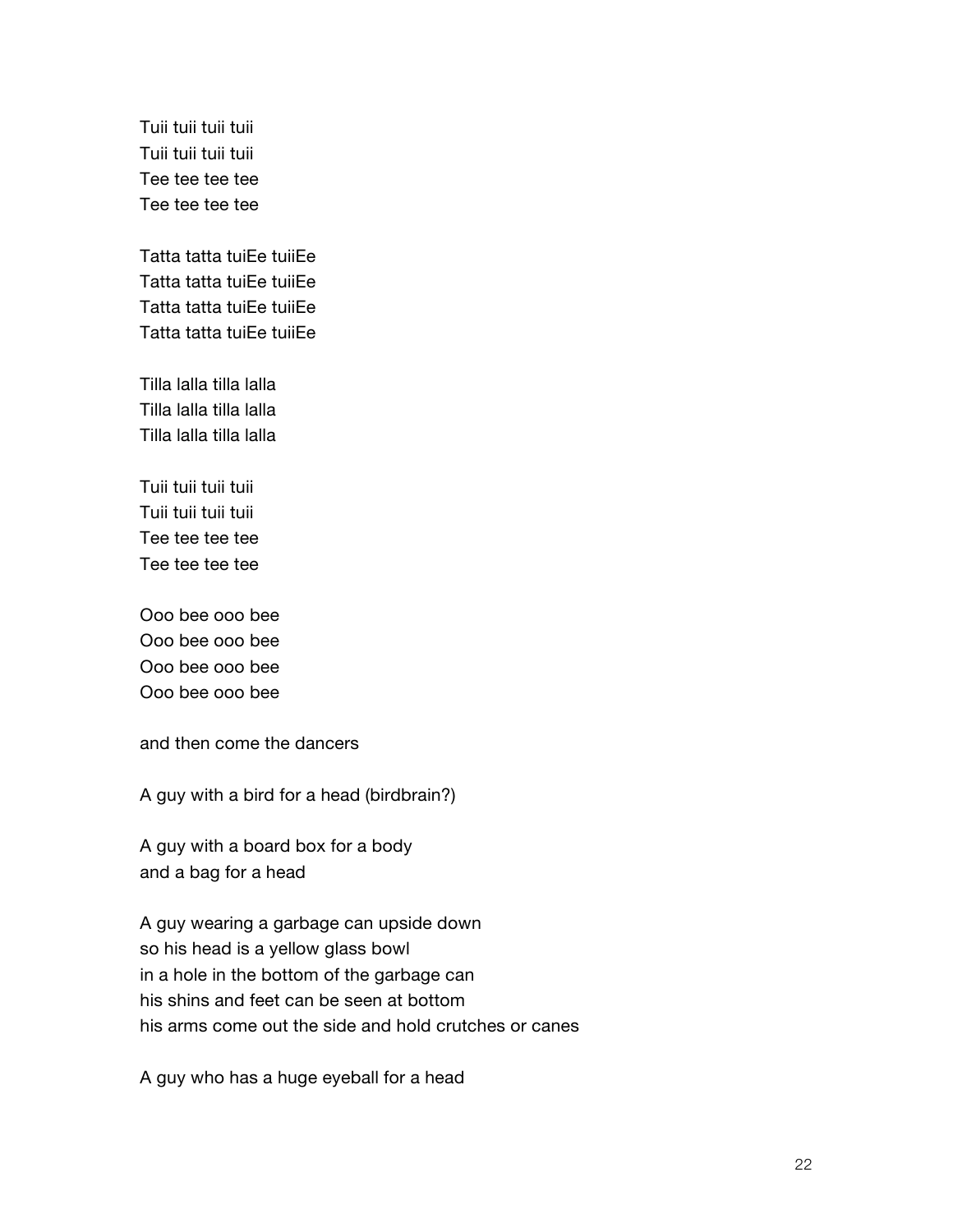and they all dance

music and dancing music and dancing music and dancing music and dancing music and dancing music and dancing music and dancing music and dancing music and dancing music and dancing music and dancing music and dancing music and dancing music and dancing music and dancing music and dancing music and dancing music and dancing music and dancing music and dancing

And, when we come to the end of the music and dancing, people find chairs in the café and sit down with one another and have a conversation.

# EDNA I miss postcards. You know. Postcards are unique, and no one sends them any more. It just isn't done. And I often wonder: why not? Has someone taken a moral position?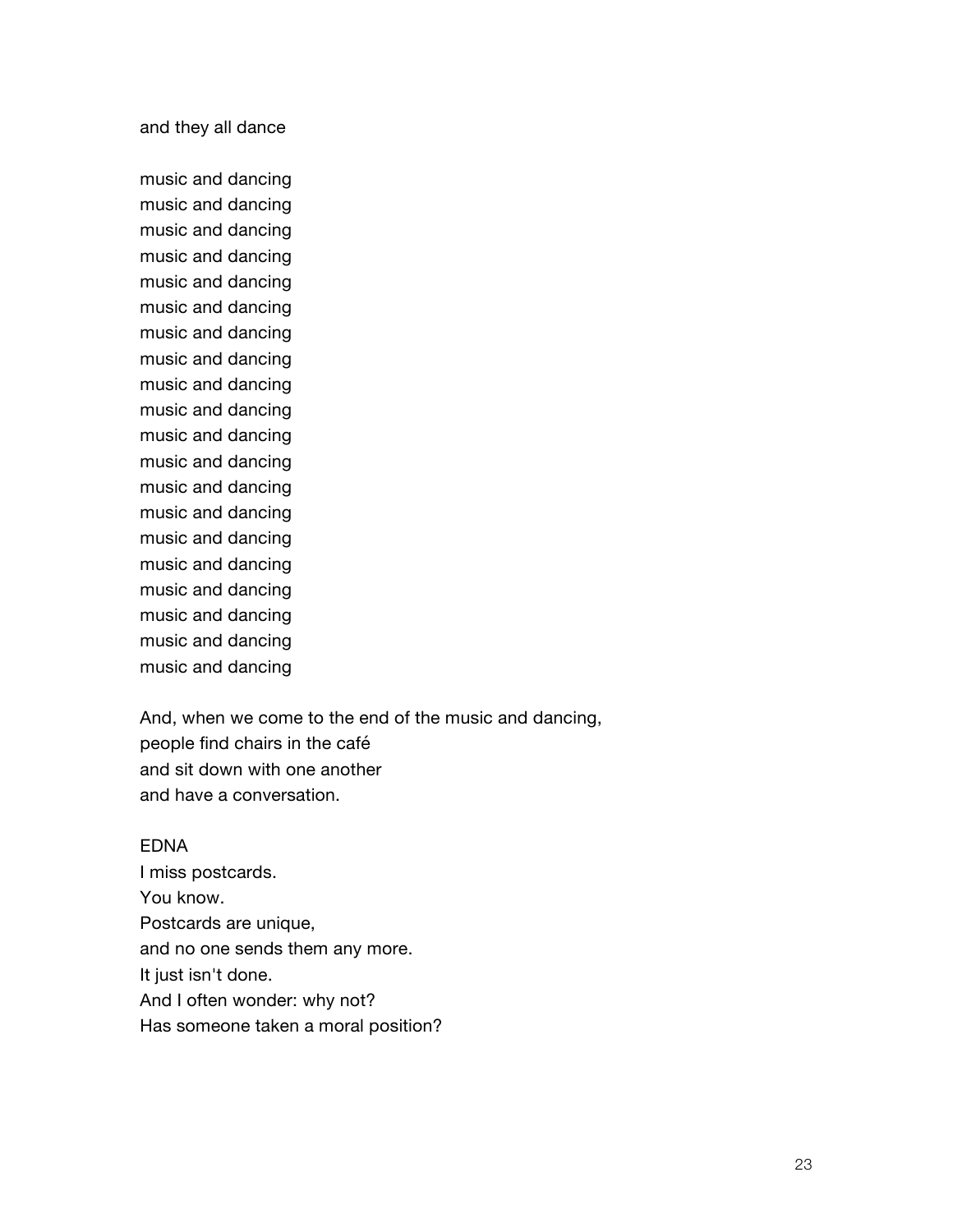## **HARRIET**

It's true.

With a novel or a book you always come to the end,

but you can just keep reading or writing one postcard after another and never come to the end.

Each one of them unique—and never an end

This is a kind of pleasure we simply don't know any more,

though it seems harmless enough when you think about it.

There's no point to it, and yet it's such a pleasure.

It's not what you would call goal-oriented,

that's the pleasure of it, I suppose,

you just take it for it's own sake.

## EDNA

And I like that you can never tell which is the front and which is the back of a postcard.

[Someone comes into the café, looks around, sees the blackboard on the back wall and goes to it and writes some of Einstein's formulas on the blackboard while everyone else is speaking. Formulas like these:

Rpv-1/2gpvA=8piG/c4Tpv

RuzBv=[S2]x{TuayM-TuaBy+IuaBIaya-TuayTaBa

but more of them.]

## MILLICENT

I'm worried about what we know these days because Leonardo da Vinci only had 83 books in his library and you might say that was a lot of books in the 15th century and that's true but still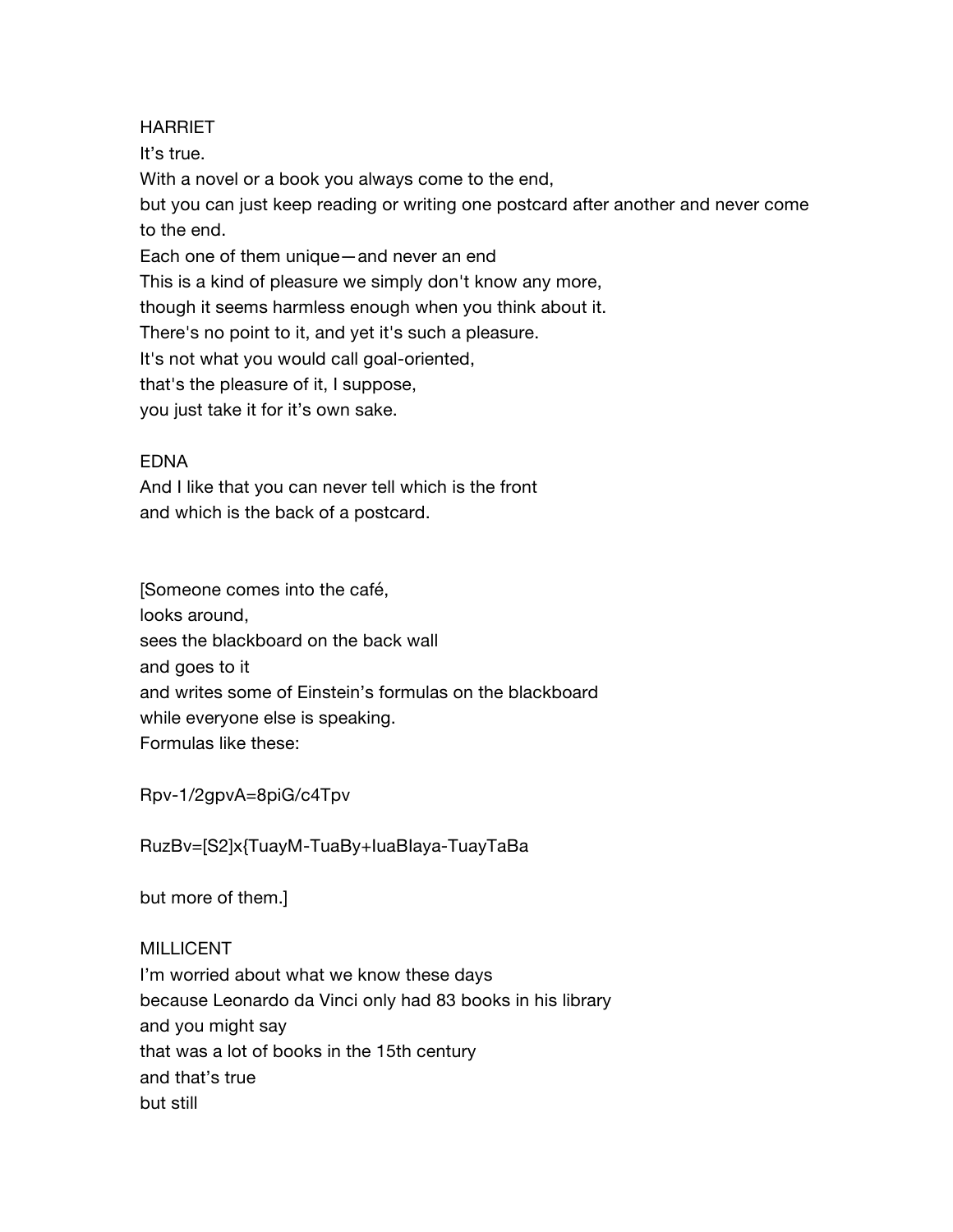only 83 books so he wasn't distracted by a billion things he could focus and think thoroughly about what he thought about and spend time thinking about it and exploring it and seeing what he might do with it what he might make of it whereas these days you might snap up a little bit of this and a little bit of that and stick them together and think wow! that's cool! and you're done and it's a superficial life yes it might be a wide ranging, free, open life not closed minded open to the world all admirable things but still superficial to overcome that to feel fully and subtly and completely all the nuances and quiet little aspects and deep, flowing things that's hard these days. [Angelica comes in, accompanied by one of the prologues, looks around,

listens to the people talking, and takes out her razor blade, and begins slashing her arms and thighs, and, after a little while, the prologue will put a gentle arm around her, whispering in her ear, and gently escort her out.]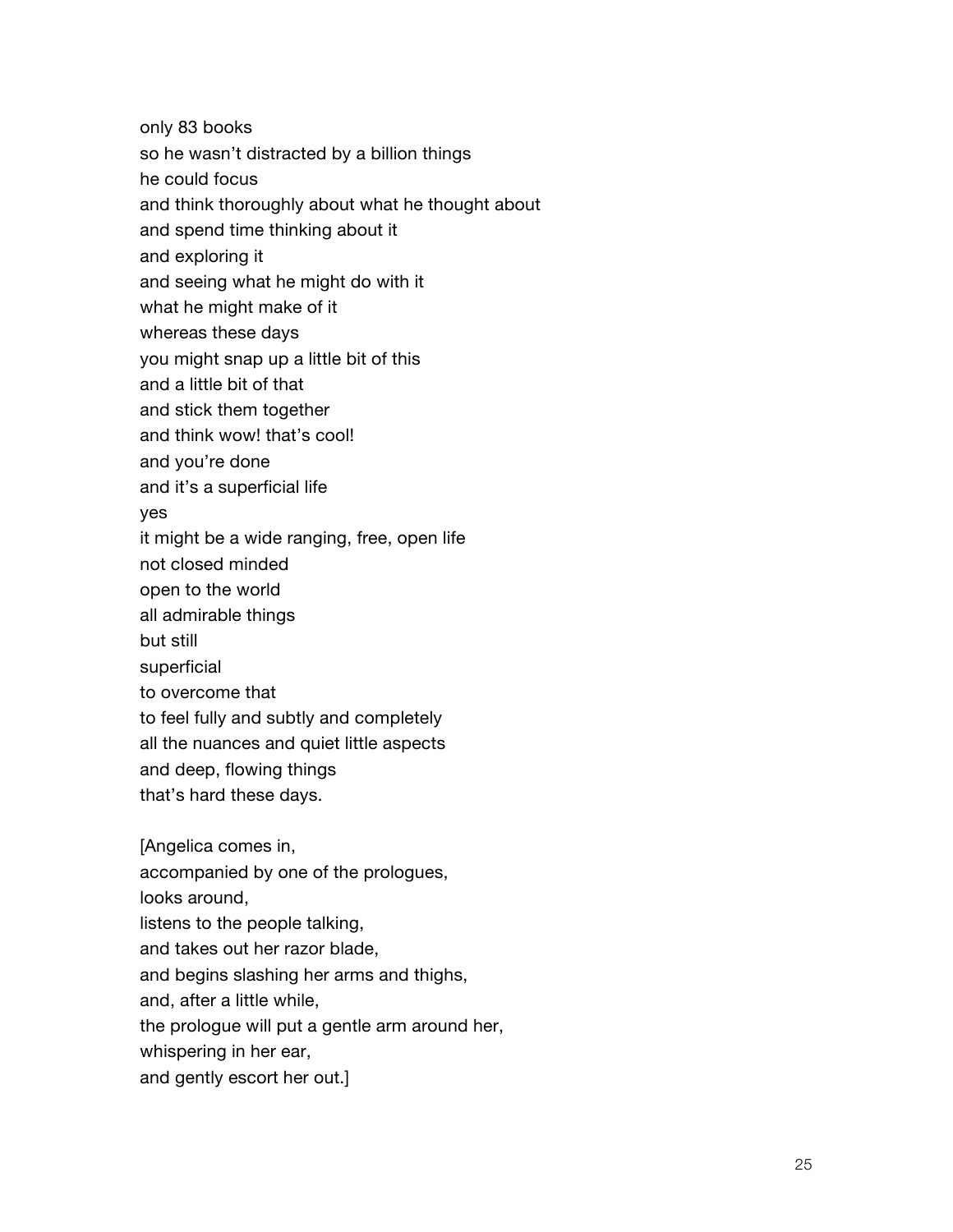HARRIET

I like a lover who kisses my fingertips.

MILLICENT Or even better: my wrists.

## EDNA

I like a lover who kisses my face and my eyelids, who spends a lot of time kissing my eyes and running his fingertips around my nose and running his tongue along my lips.

## HARRIET

I like a slow, deliberate touch.

MILLICENT I like a lover who plays with my feet.

### EDNA

I like a lover who's a little bit rough, who grabs my hands and holds them so tight I can't get away or messes up my hair and pins my legs the way a wrestler might.

## MILLICENT

I like a lover who holds my buttocks or enters me from behind, not anally, you know, but from behind.

## **HARRIET**

I like to have the lights on.

## EDNA

I like to have it last a long time.

## **HARRIET**

I like to start with a few clothes on and be undressed slowly .

# MILLICENT

I like to have my thighs massaged.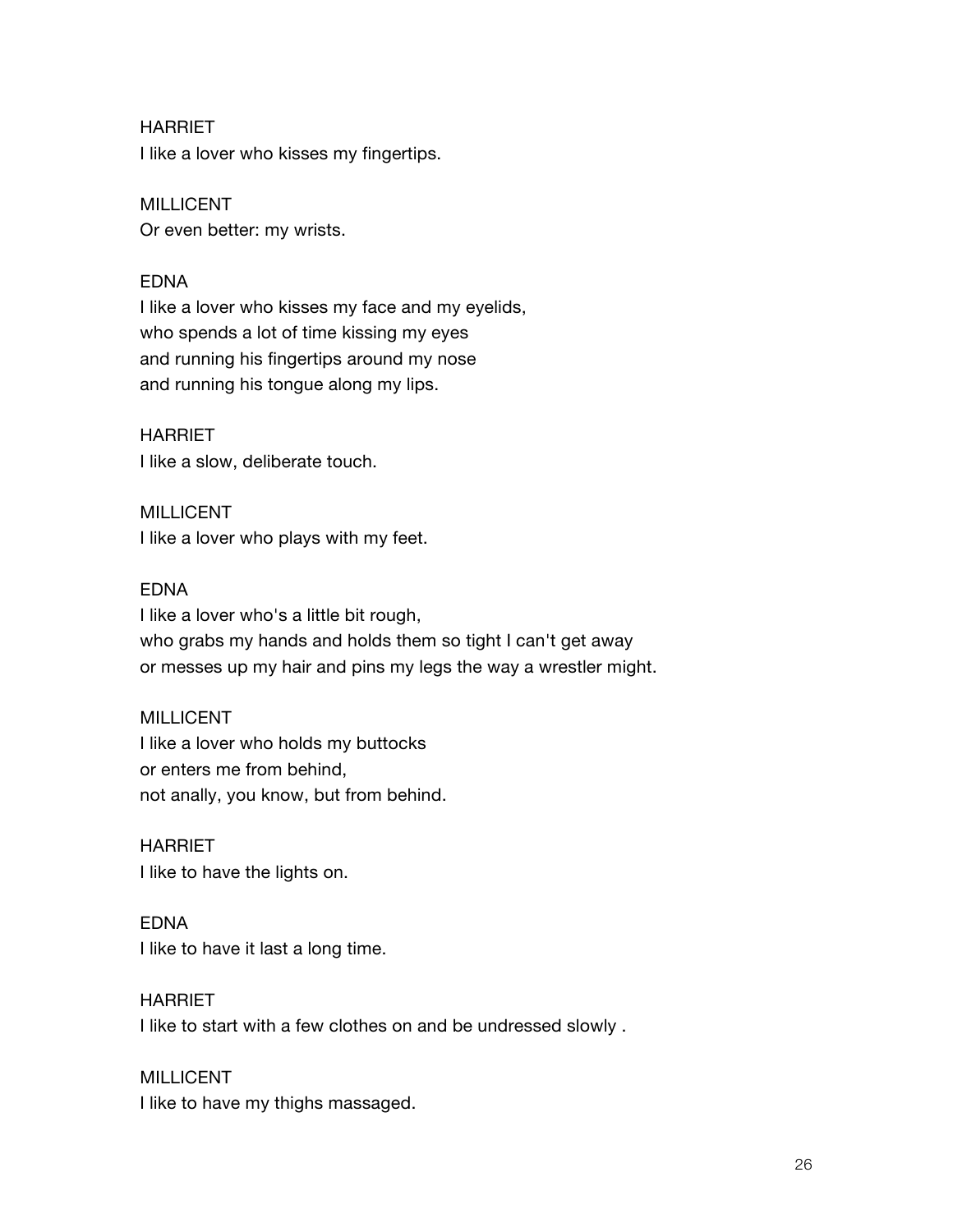EDNA

I like to hear a man groan with pleasure.

### TOM

The thing is when you said we ought to be together I thought you meant it.

## EDNA

I did mean it.

TOM And then it turns out you travel all the time.

## EDNA Just for my job. Just to do my job.

TOM And you want to keep that career.

EDNA I think I should.

# TOM But I don't want to be with someone who isn't with me.

## EDNA So you mean we're breaking up.

HARRIET I thought I was your only love.

GEORGE You are my love.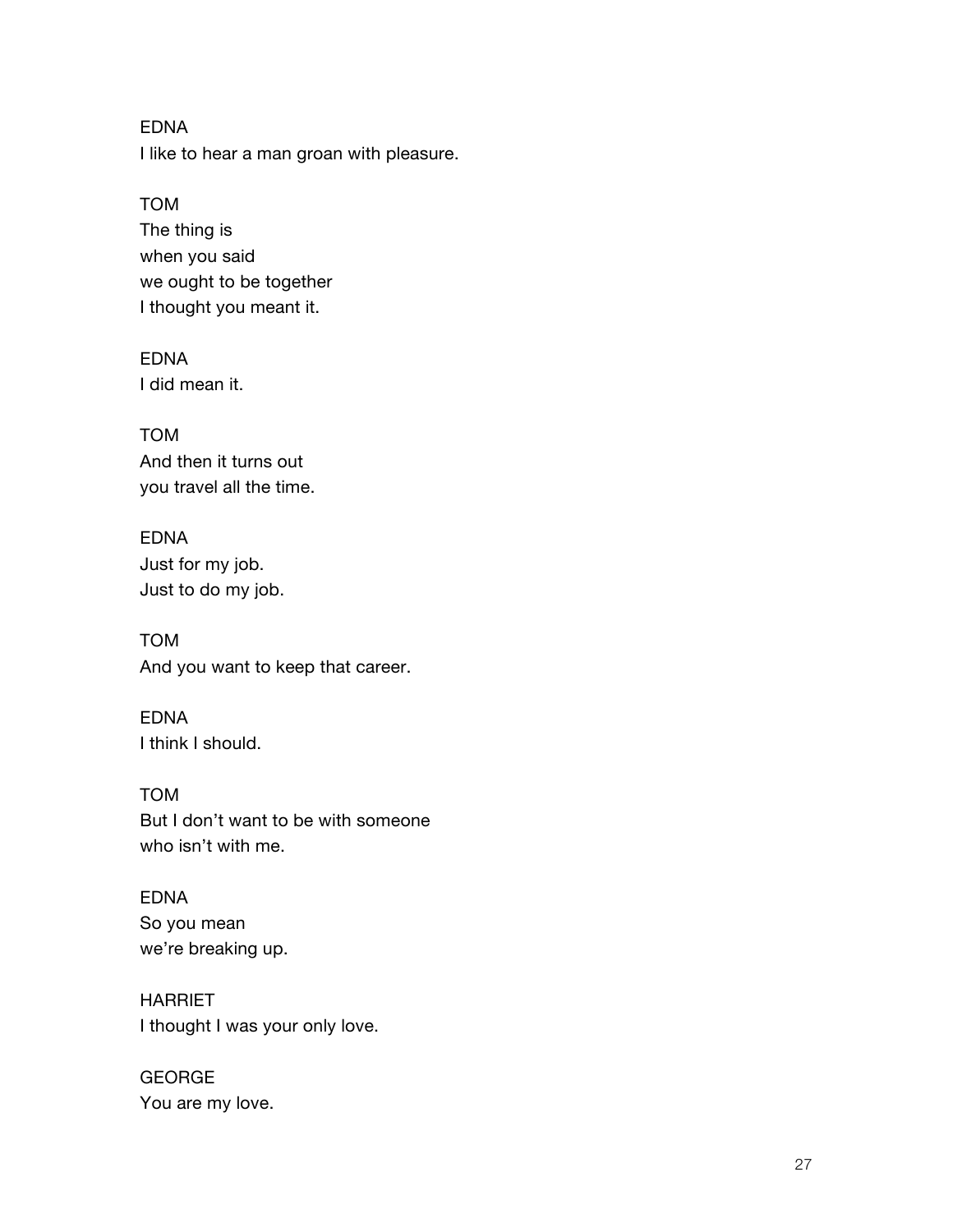HARRIET But then you want what you call an open relationship. And that breaks my heart.

MILLICENT Now I know what it is to be really really sad.

TOM I didn't ever want to break up.

**HENRY** I'm sorry.

MILLICENT No, I'm the one who's sorry.

TOM But I think you give me no choice.

EDNA It's you who give me no choice.

GEORGE A life should be open to a million fantastic choices.

HARRIET No.

EDNA Really. No.

[A guy comes in with a violin, quietly finds a place to stand, and begins to play his violin. He plays on and on.]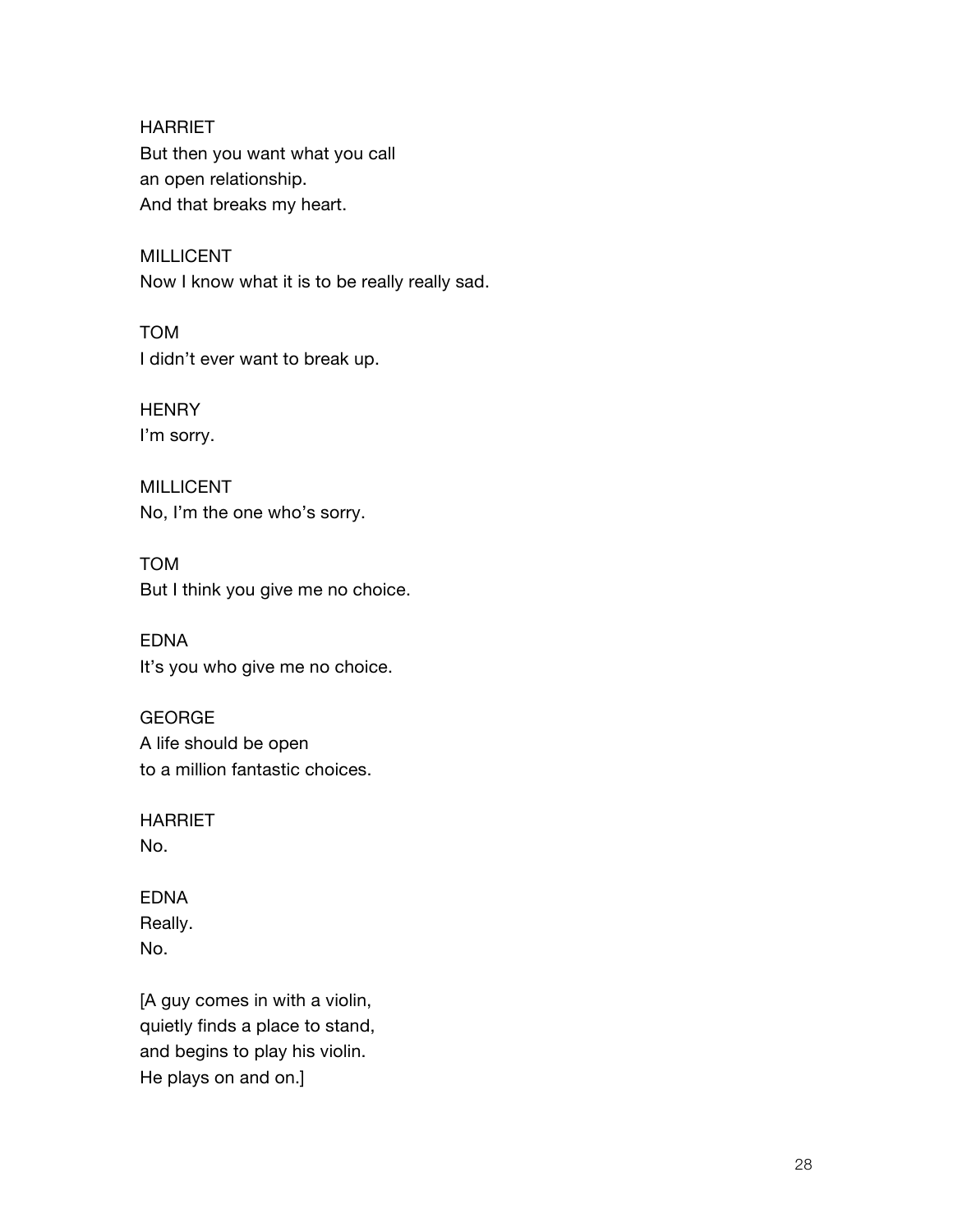## ANOTHER PERSON SITTING IN THE CAFÉ

In childhood, in our father's house, we live the happiest life, I think, of all mankind. But when we have understanding and have come to youthful vigor, we are pushed out. And this, we must approve and consider to be happiness.

### ANOTHER PERSON SITTING IN THE CAFÉ

No man was ever born but he must suffer. He buries his children and gets others in their place; then dies himself. And yet men bear it hard, that only give dust to dust! Life is a harvest that man must reap like ears of corn; one grows, another falls. Why should we moan at this, the path of Nature that we must tread?

## ANOTHER PERSON SITTING IN THE CAFÉ

Heaven and earth were once a single form; but when they were separated from each other into two, they bore and delivered into the light all things: trees, winged creatures, beasts reared by the briny sea and the human race.

### ANOTHER PERSON SITTING IN THE CAFÉ

Let any man get hold of as much pleasure as he can as he lives his daily life; the future will always be unknown.

#### TOM

The best thing is a life free from sickness, the power each day to take hold of what one desires.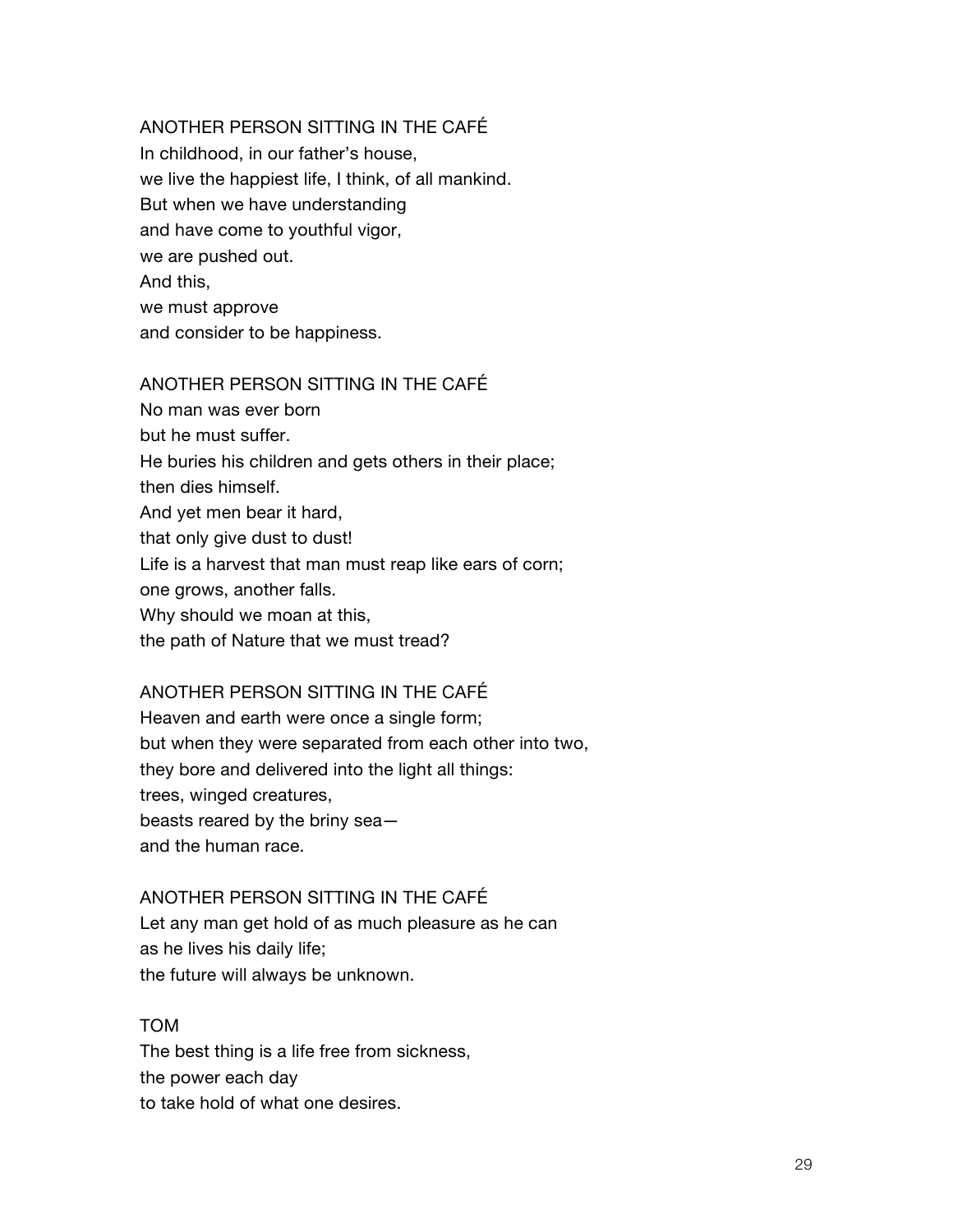### EDNA

The time of life is short, and once a person is hidden beneath the earth he lies there for all time.

### **HENRY**

A man is nothing but breath and shadow.

### **GEORGE**

Time makes all things dark and brings them to oblivion.

### **HENRY**

A cup without a bottom is not put on the table.

### GEORGE

First you will see a crop in flower, all white; then a round mulberry that has turned red; lastly old age of Egyptian blackness takes over.

[As the violinist continues to play a guy in a dress does an angry solo dance full of shivering and convulsing

A giant statue with several Picasso heads comes through.

A guy crosses the stage with a skeleton on his back its hands and arms over the shoulders of the guy carrying him so the guy can hold the skeleton's forearms to keep it on his back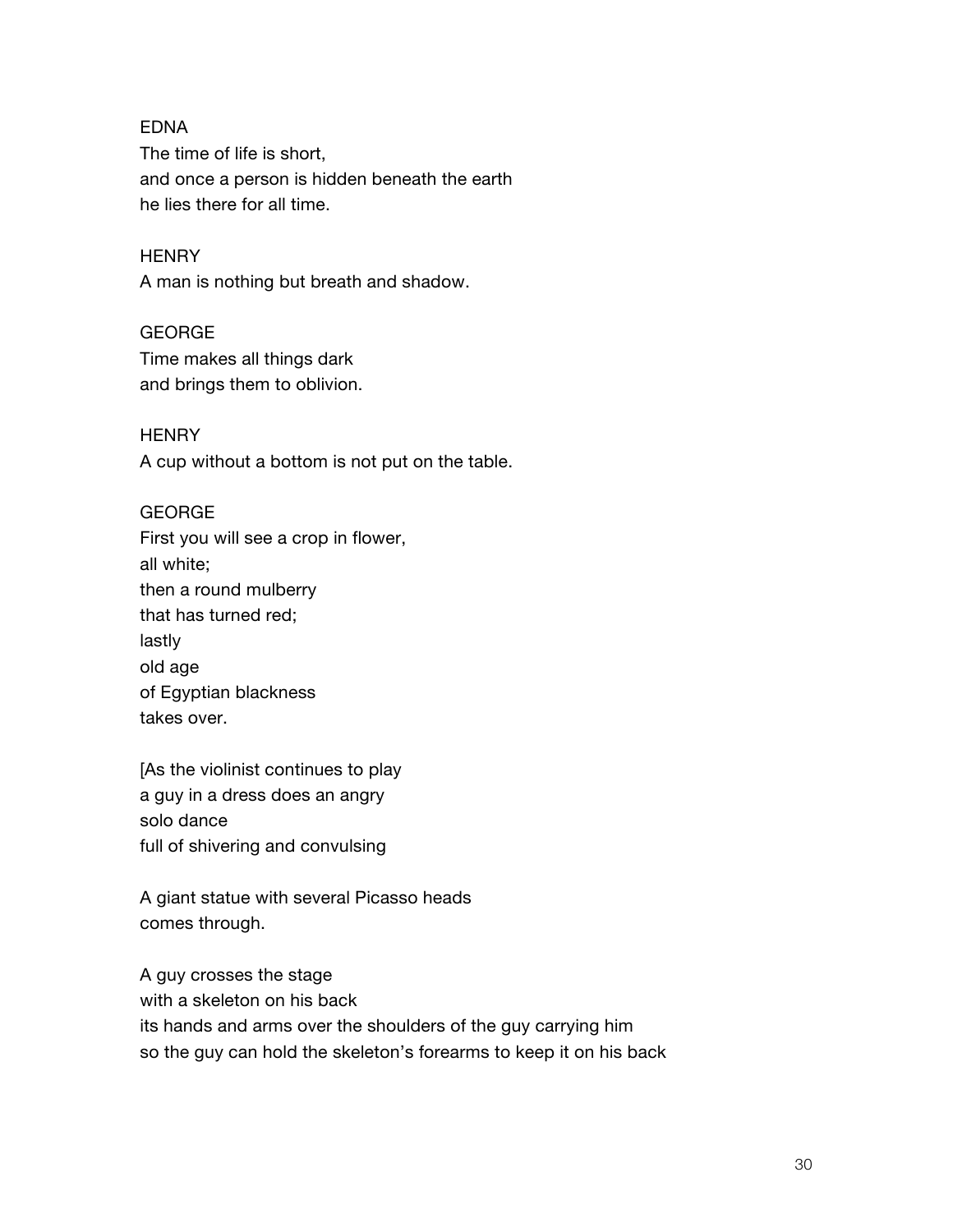A skeleton's skull five feet tall with an upside nose in the shape of a heart, painted red and deep black curving lines defining various parts of his skull walks across stage.

The guy with the violin stops playing, looks disappointed, looks at his violin, feels angry, goes to one side of the stage, opens the bottom drawer of a storage cabinet, puts the violin into the drawer, looks at it, hesitates, then puts one foot into the drawer and stomps the violin repeatedly so that we hear the sound of shattering wood.

#### Silence.

After a moment the violin player opens the drawer where he smashed his violin. He looks down at the violin in the drawer, then reaches down and picks up the violin and takes it back out of the drawer, and the violin is in perfect shape. He brushes a little dust off it, holds it with gentle affection and leaves, embracing his violin, as we hear other music come from the heavens.

Music Music Music **Music** Music Music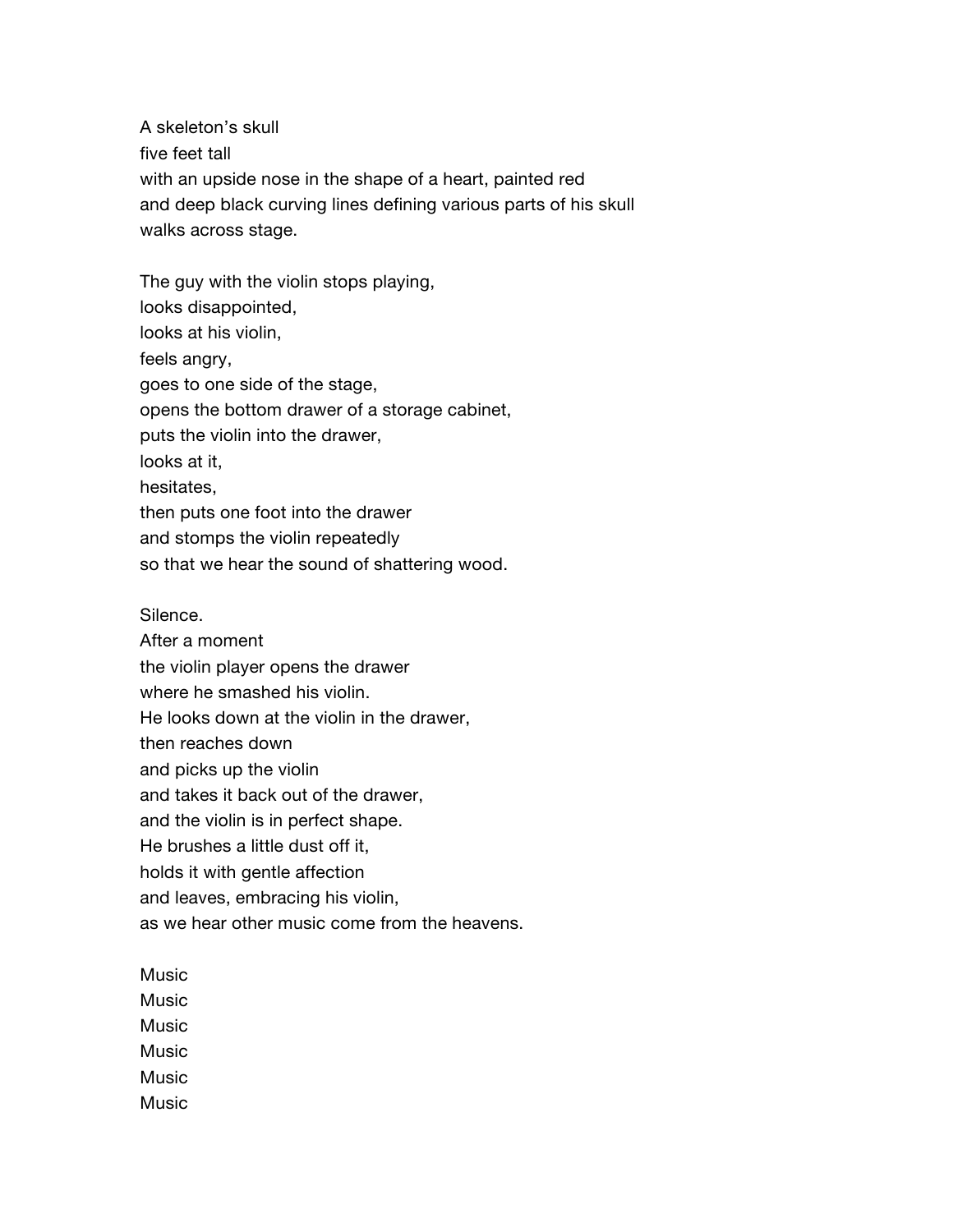Music Music Music **Music** Music Music Music Music

There is a parade of beautiful dresses worn by both men and women

and a solo guy comes out rolls up his pant leg lies down on the floor on his back puts one naked foot in the air and paints it ten different messy colors with oil paint

And now the actors bring in some more beautiful installation pieces:

a baby carriage with wire frames on top of it holding a boulder and it's just left there

a christmas tree with fork feet holding it up and decorated with large silver fish {the fish will speak later}

a dress mannequin on a stand with wheels and hanging from the sides a pitchfork and a big cane harvesting knife {and the pitchfork speaks later}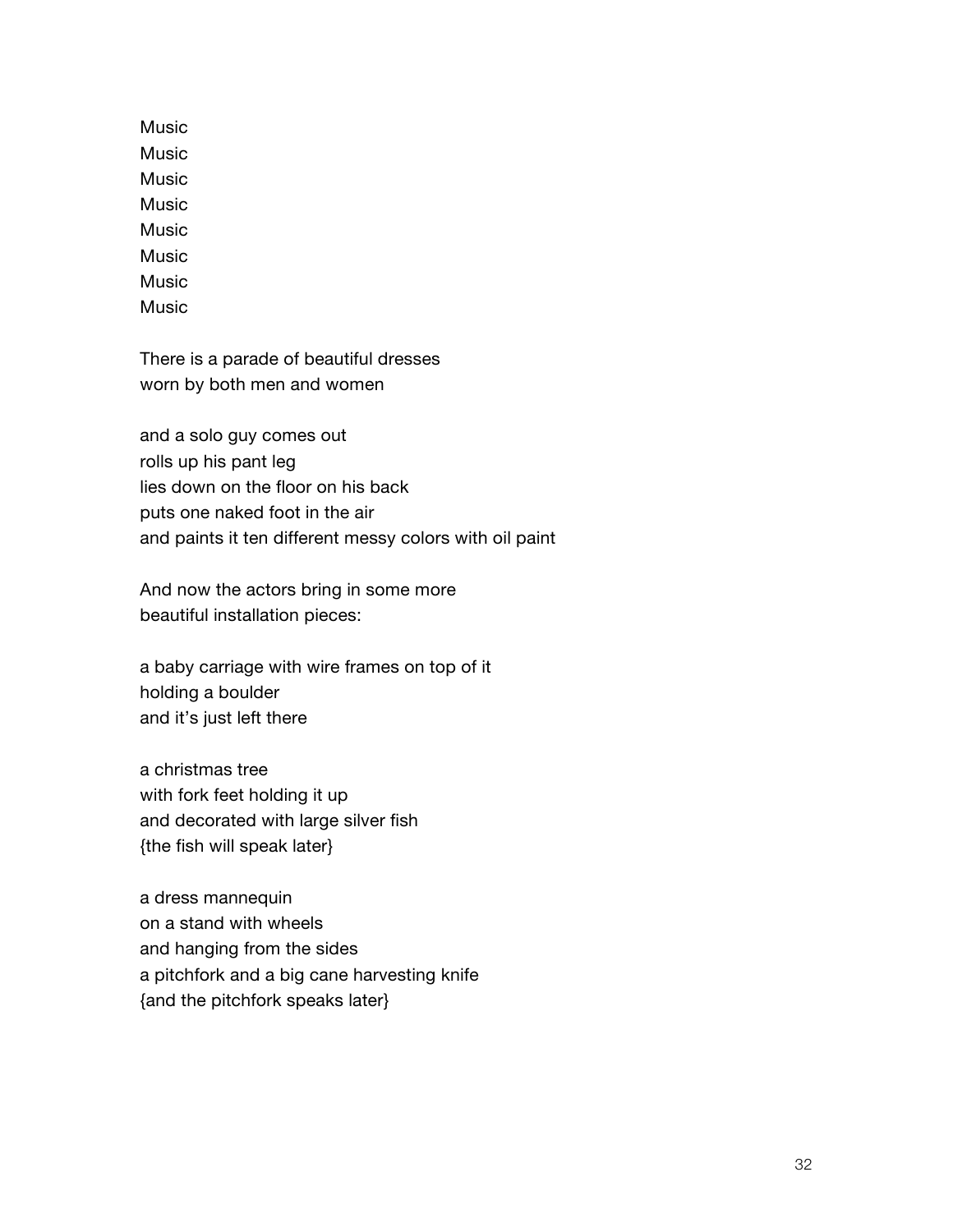one big shiny ball with another one placed on top of it kind of like a snowman but pink or orange

a perfect rectangle made of crushed beer cans or some glistening aluminum or silver metal

a hundred dolls standing up in a perfect rectangle {and they will speak later}

a vast assemblage of giant red lips the reins and bit for a horse blonde hair a red sweater {and the lips will speak later}

a big red balloon poodle {it will speak later}

TOM Getting back together I wish I understood There are too many factors going on for me to understand.

EDNA We should all embrace love, because

TOM this is a good thing.

EDNA we need to be touched we need to be felt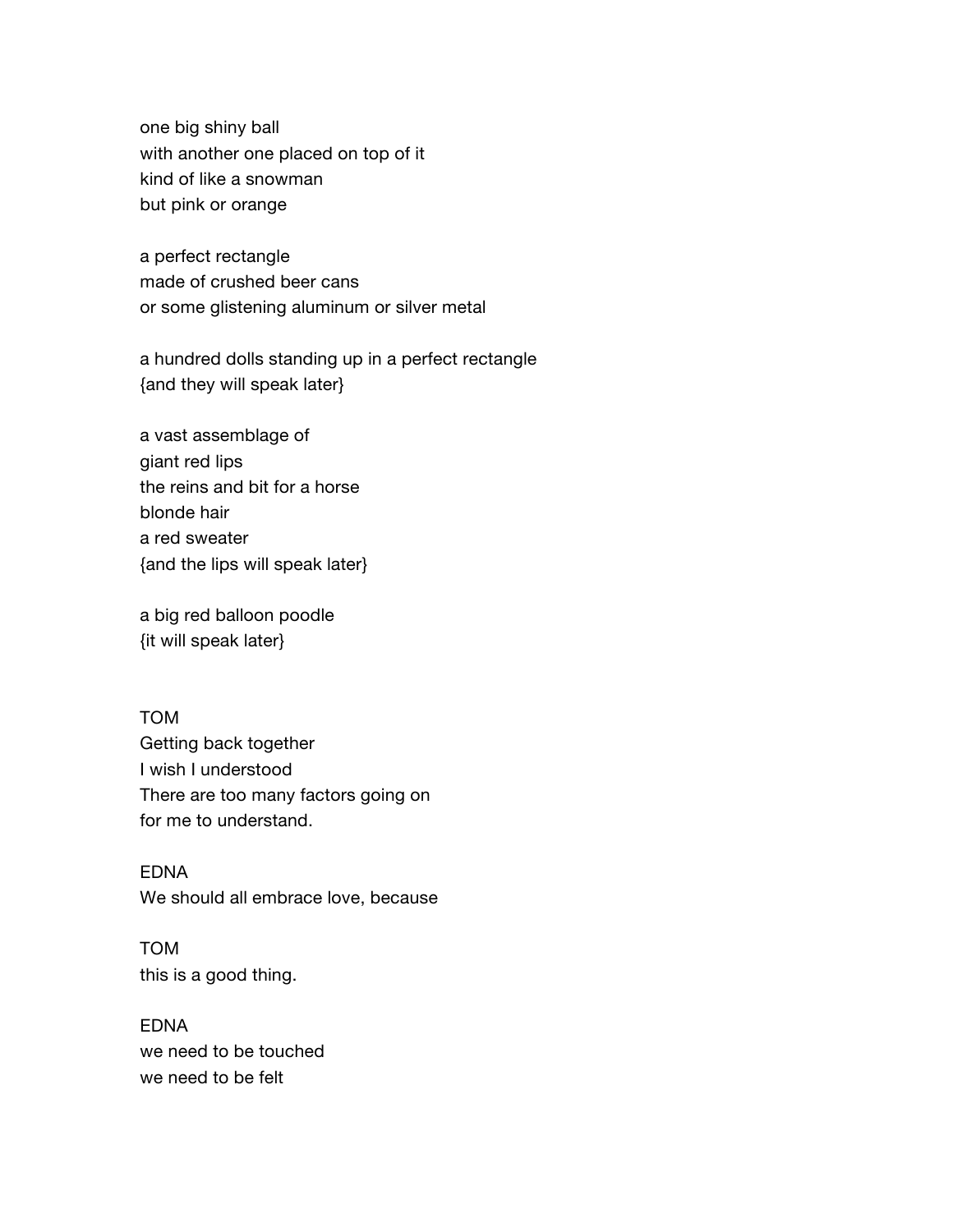TOM we need nurturing

GEORGE we need some sort of manifestation of love

HARRIET because life is a process of becoming

GEORGE and once you are involved in that you're lost forever

MILLICENT but what a fantastic journey!

ANOTHER PERSON SITTING IN THE CAFÉ {the fish?} Every day is new. Every flower is new. Everything in the world! Every morning of your life!

ANOTHER PERSON SITTING IN THE CAFÉ {the pitchfork} In Japan, even the running of the water is a ceremony!

ANOTHER PERSON SITTING IN THE CAFÉ {the dolls} You have to ask yourself: when was the last time you listened to the water?

ANOTHER PERSON SITTING IN THE CAFÉ {the lips} People take showers and run water in their sinks every day of their lives and they never hear it!

ANOTHER PERSON SITTING IN THE CAFÉ {the poodle} You should go home tonight and turn on the faucet and listen to the water!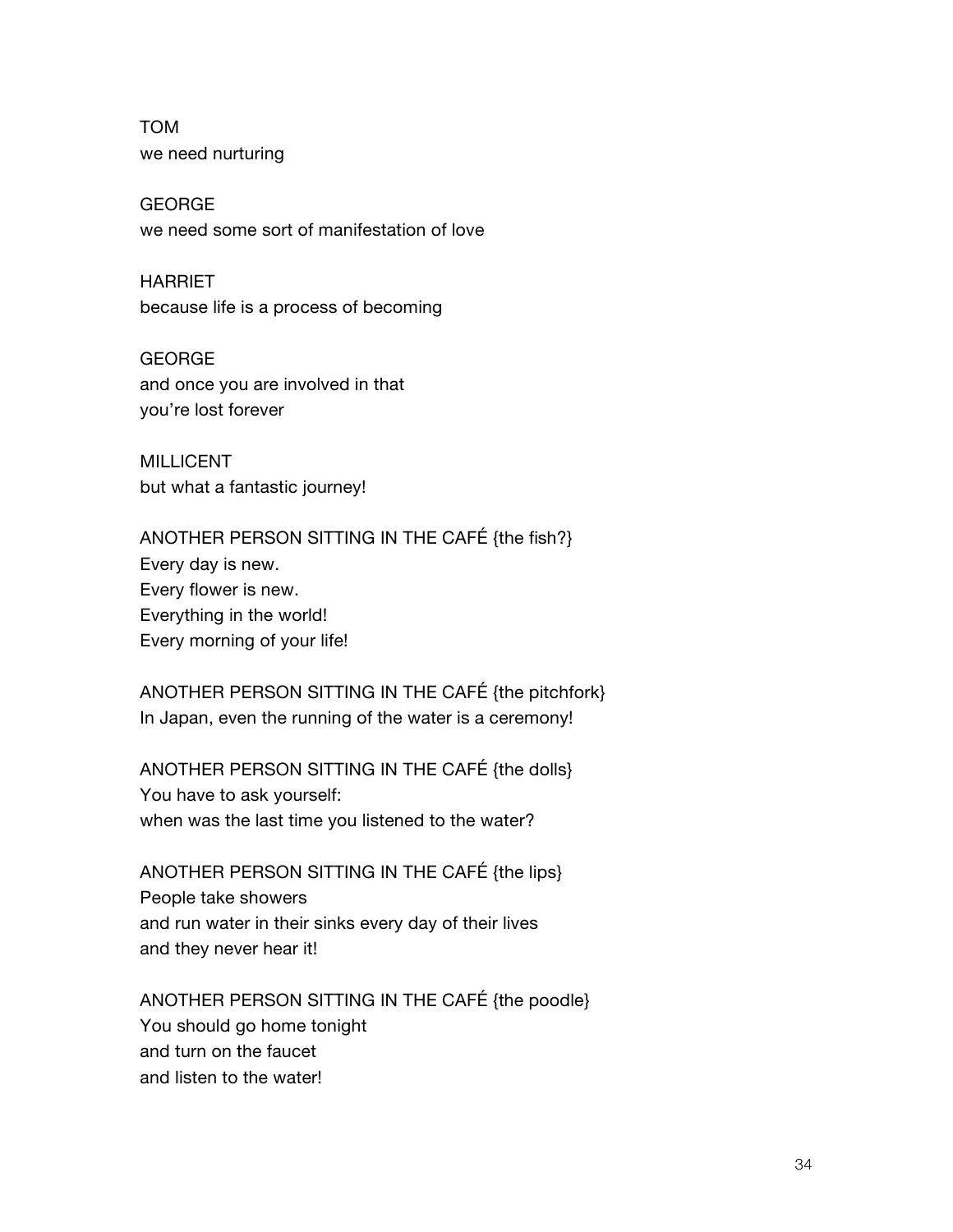## MILLICENT Because:

# **HENRY**

it's beautiful!

## GEORGE

And how many people these days are intimidated when someone says: I want to touch you.

MILLICENT Everybody has to be loved!

## **HENRY**

I was talking with a little boy once, and I said: what can you do, David. And he said: I can spit. He could spit!

I said: what else can you do, David? And he said: I can put my finger up my nose. And I said: you bet you can! Isn't it some sort of miracle that you can raise your hand whenever you want to and want to put your finger in your nose and it gets there! We should celebrate our wonder! Everyone! You've got to have people who are interested in your tree! And not the lollipop tree! And you've got to be interested in their tree! You've got to say: show me your tree, Johnny. Show me your tree, and then we'll know where we can begin!

# HARRIET

You can't blame people for how they are.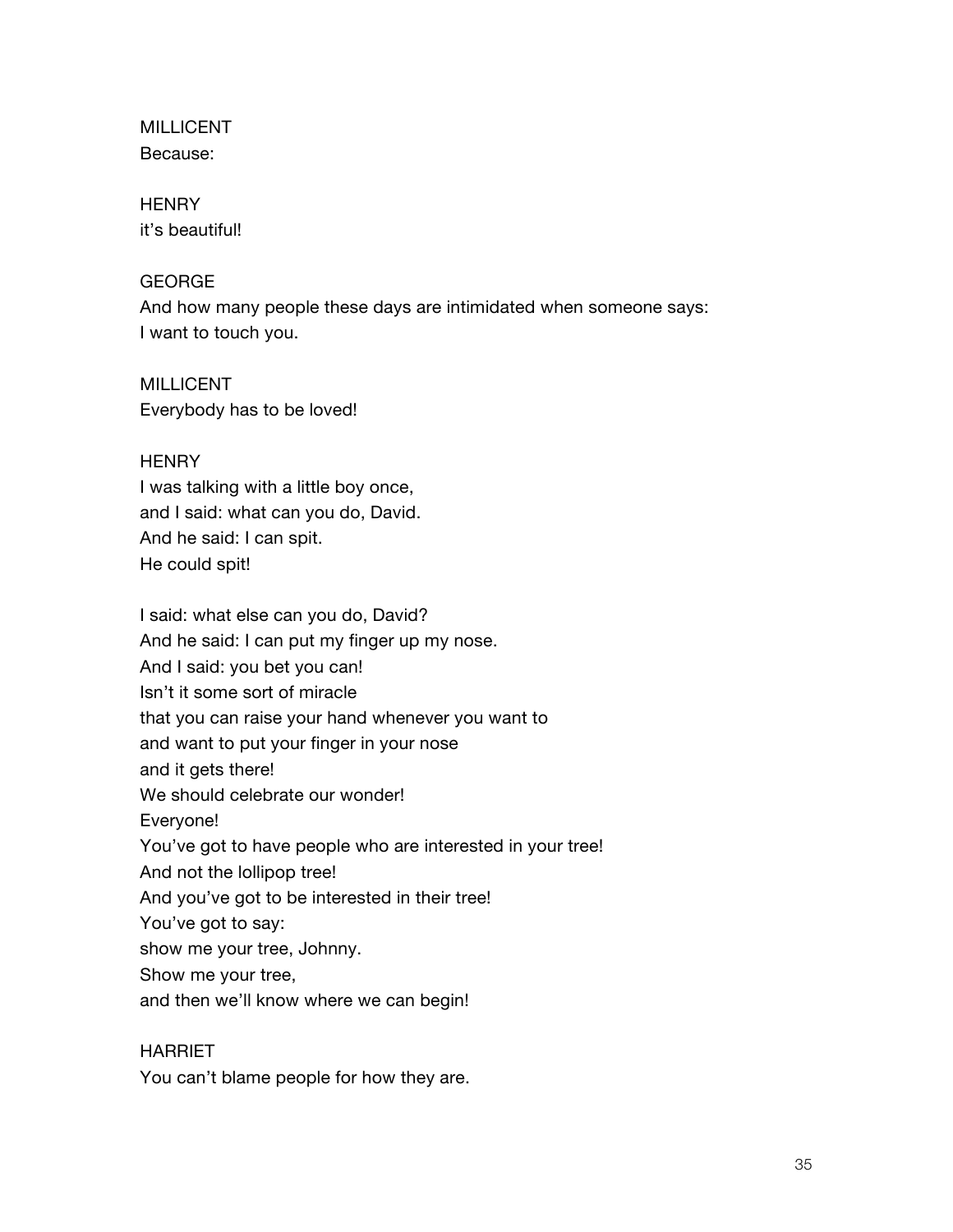TOM Right.

EDNA I could agree with that.

**HENRY** I could agree with that.

**GEORGE** What's the argument here?

### TOM

And not so simple. Sometimes you look at the branches of the camphor tree, and you see how tangled they are. They make a person feel estranged from the tree in a way and yet it's because the tree is divided into so many branches that sometimes the image of the tree is used to describe people in 1ove.

INSTALLATION ART PIECE {the balloon poodle} What I think is—what love is: Love is how you relate to people

### TOM

or, if your love is channeled in some other way it is how you are cold or indifferent or hurtful to another person.

### EDNA

And so love is who you are and how you are what kind of person you are

### TOM

it's the most factual thing about how you are.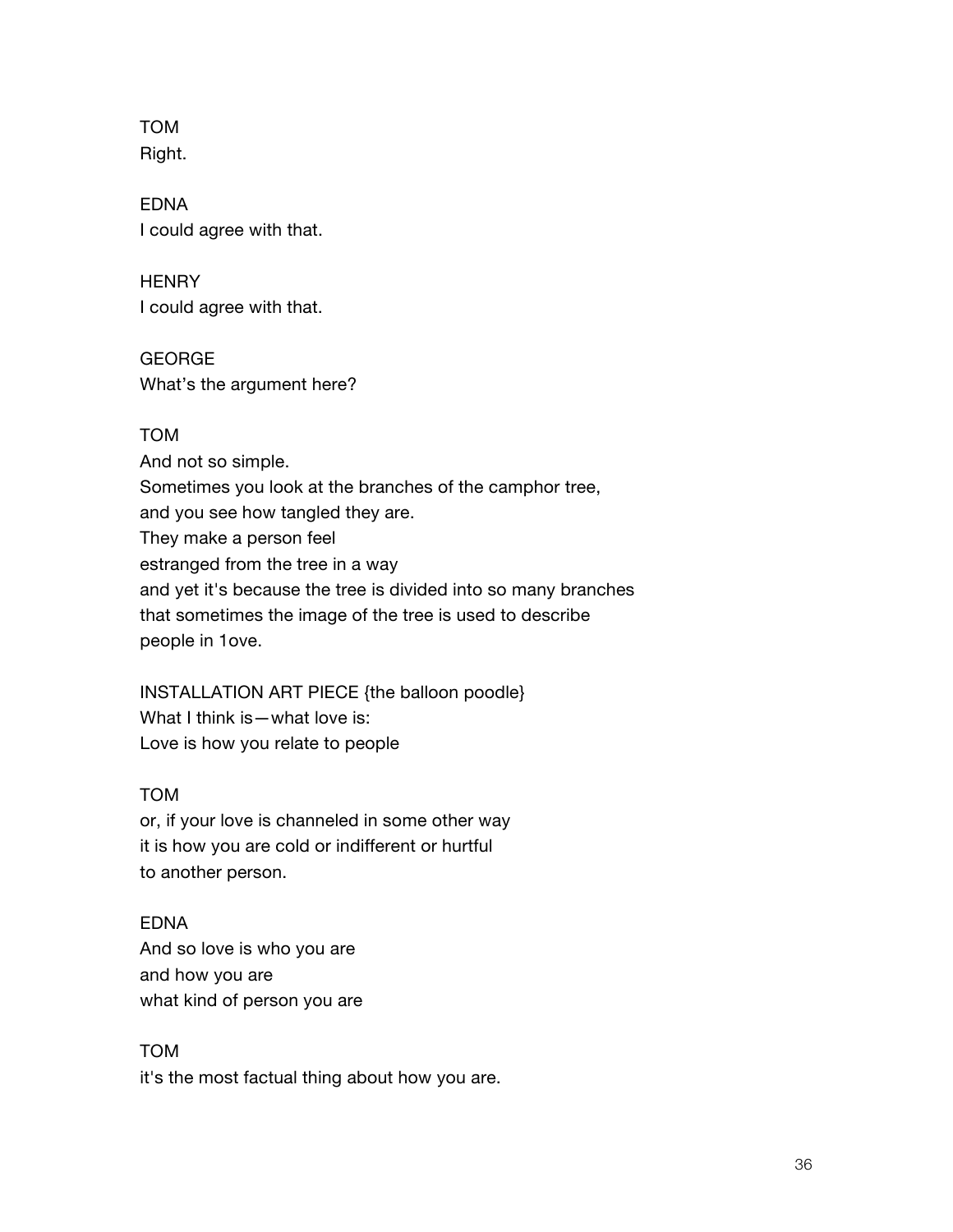### GEORGE

You can't talk your way around it, make it come out some other way. It remains the deepest fact about you. The only way you really know how you relate to other human beings is in the most secret, secret place where you are most vulnerable most open to your private self when you are making love

### **HENRY**

and you don't even know what you're doing until you're doing it and then you see what sort of person you are whether you are making love with someone else then you've done it it's not talk any more you've acted out your most private deepest self and lodged it in the flesh of another human being

### MILLICENT

so that another person feels pain or pleasure and then you know: this is who I am.

## **HARRIET** This is what I do.

EDNA And who I am

MILLICENT what I want to do

**HENRY** what feels good to me

### GEORGE

the person or the behavior I can't keep myself from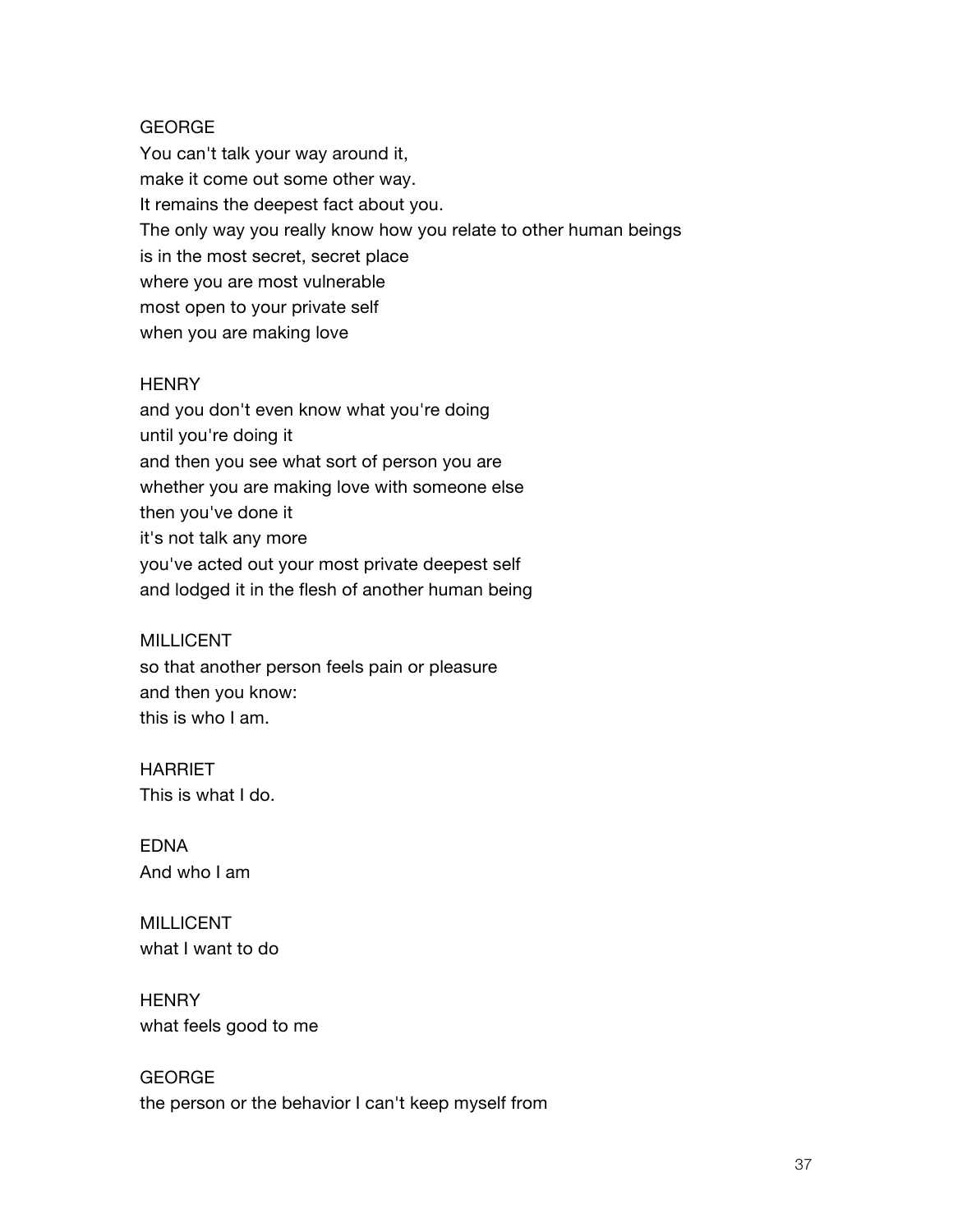is so strange so idiosyncratic is so odd so that usually I repress it

# INSTALLATION ART PIECE {the dolls} if I find myself drawn irresistibly to a man with bushy eyebrows or a comforting voice or something even stranger muscular thighs or hair on his chest or a certain weakness a vulnerability so that I sense I can hurt him in a certain way and then take him to me like a wounded animal and comfort him if these are the things that make me weak and shaky with desire I know this is my truest self what makes me break out in a sweat. the kind of thing that makes me a little sick to my stomach it feels so incredible to me and of course, I feel embarrassed by it because people will think I am a sick person

### ANOTHER INSTALLATION ART PIECE {the lips}

and you think: I don't even know where this comes from. You think back through your childhood: could it have been this or that? But the thing that makes you crazy with desire is too exact and too strange to have come from anything you can remember.

### MILLICENT

You have touched the real mystery of human beings the thing beyond any knowing the thing that comes from so deep down no one can tell you where it comes from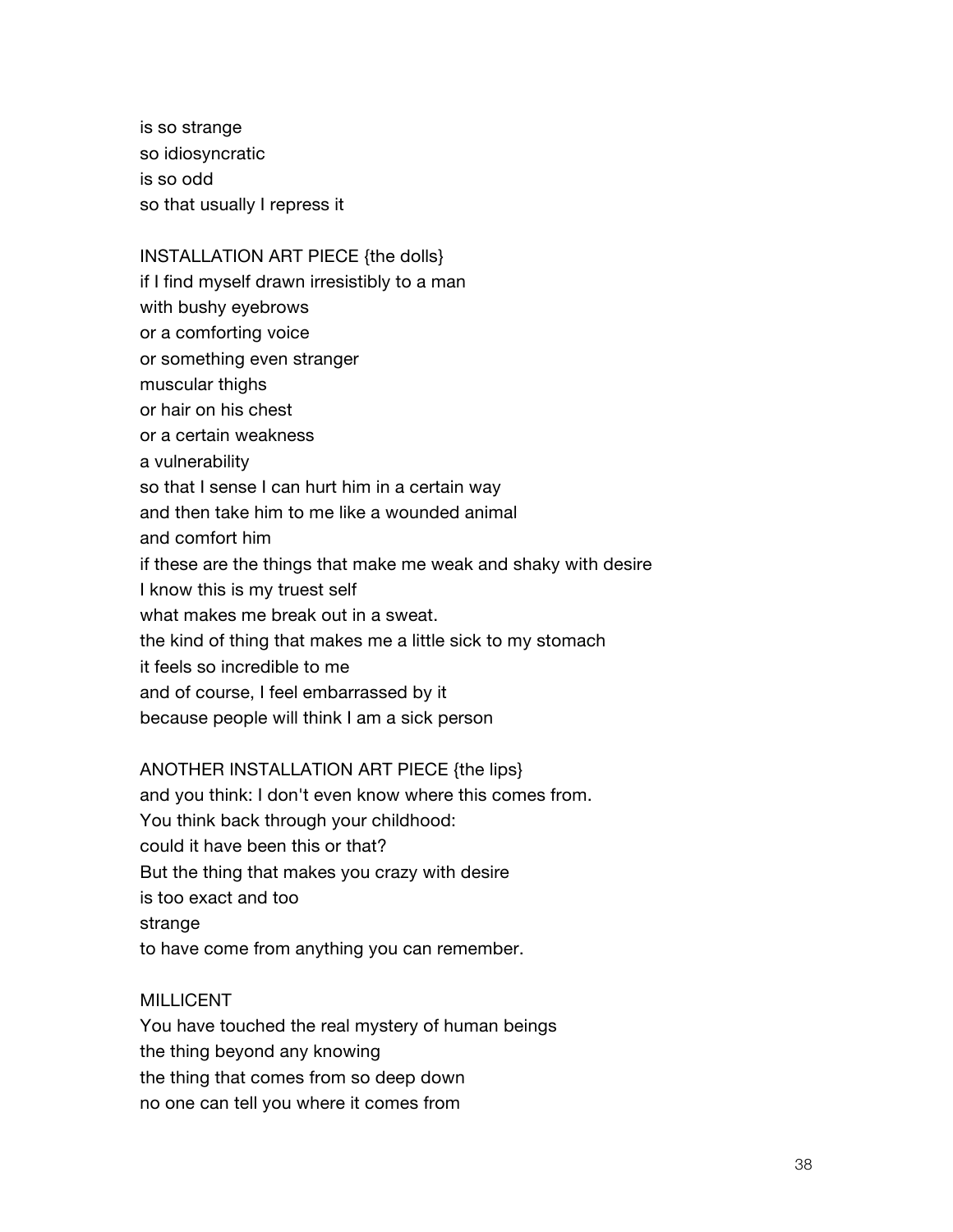#### TOM

And you hope it is good and sweet and generous and warm and gentle and lovely

### EDNA

Because this is what you are giving to someone you love.

Music

Music

Music

Music

Music

Music

Music Music

Music

Music

Music

Music

Music

Music

Music

Music

Music

People come through from one side to the other, in and out:

The five year old girl, eating an ice cream cone, smiling, sitting in a red wagon pulled by her father.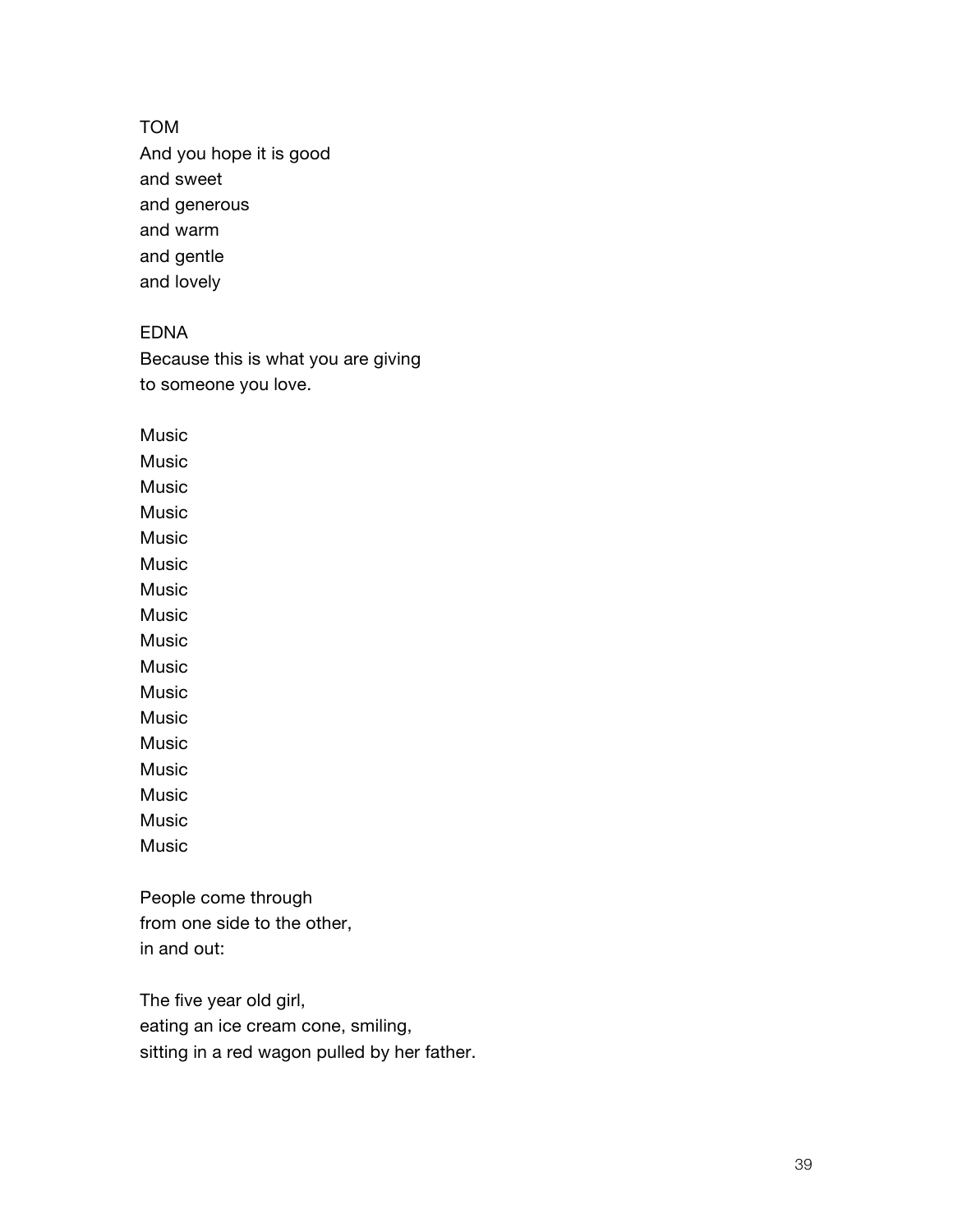A golf cart, driven like crazy by a caddy, while, in the back, a couple embraces passionately.

A couple being pulled along on a picnic blanket with food and a champagne bottle in a bucket, and she is drinking and drinking and drinking the champagne.

An electric wheelchair a man driving, a woman sitting on the handlebars, she running her fingers through his hair over and over and over.

A skate board,

with a woman lying on her back on the skate board as a man twirls it round and round in ecstasy.

A silk sheet, with silk pillows, she lying back in her lingerie he taking photos of her.

A homeless guy with cart of stuff.

A man and woman on a bicycle built for two one peddles while the other eats pizza.

And then, when everyone else is gone, a single dancer enters and does a solo to beautiful love song music love song love song love song love song love song love song love song love song love song